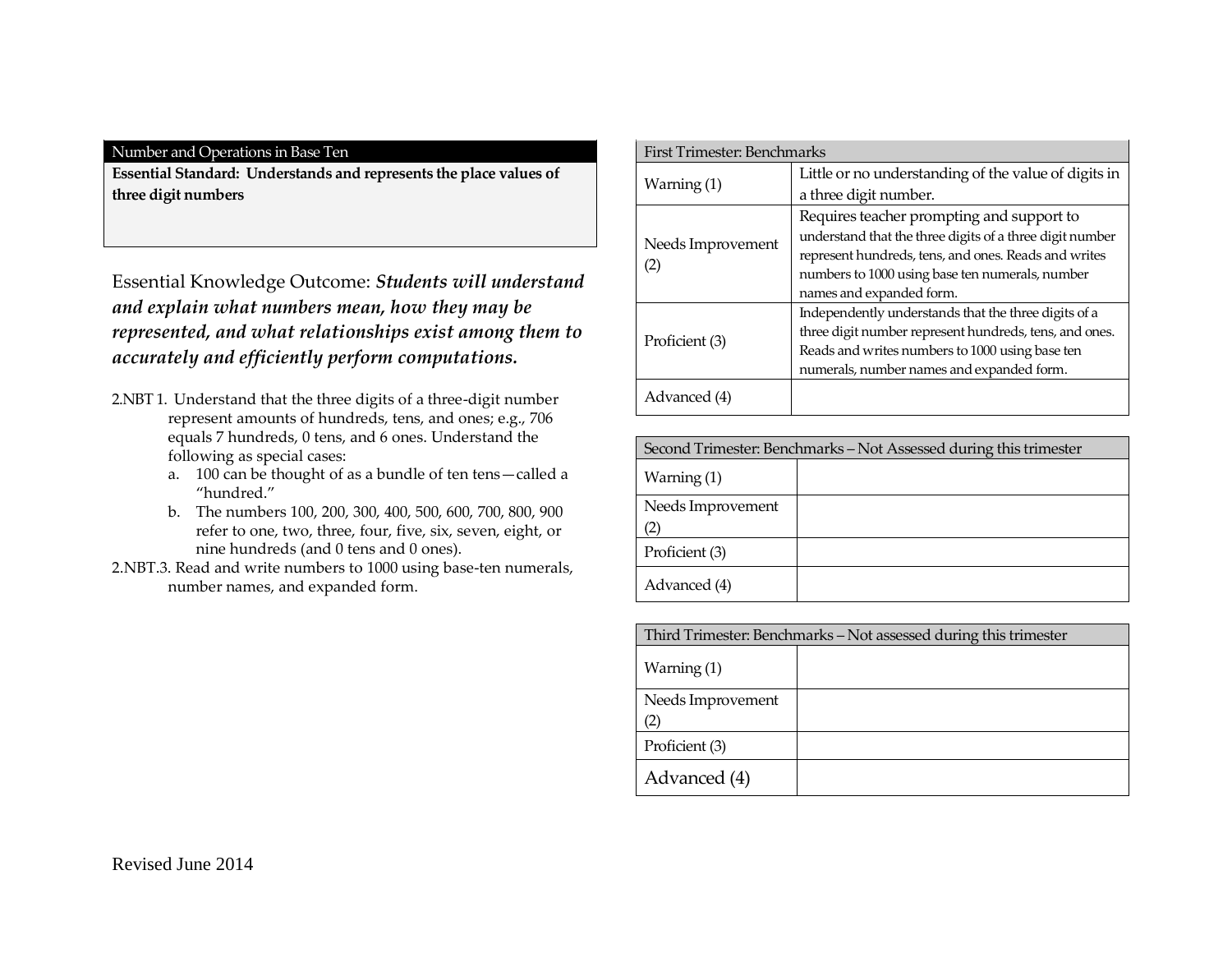**Essential Standard: Counts within 1,000. Skip counts by 5s, 10s, and 100s within 1,000.**

**STANDARDS ADDRESSED:** 2. NBT 2. Count within 1000; skipcount by 5s, 10s, and 100s

| <b>First Trimester: Benchmarks</b> |                                                                                                                      |  |
|------------------------------------|----------------------------------------------------------------------------------------------------------------------|--|
| Warning (1)                        | Little or no understanding of counting within 1,000 and<br>skip counting by 5s, 10s, and 100s within 1,000.          |  |
| <b>Needs</b><br>Improvement<br>(2) | Requires teacher prompting and support to count<br>within 1,000 and skip count by 5s, 10s, and 100s within<br>1,000. |  |
| Proficient (3)                     | Independently counts within 1,000 and skip counts by<br>5s, 10s, and 100s within 1,000                               |  |
| Advanced (4)                       |                                                                                                                      |  |

| Second Trimester: Benchmarks – Not Assessed during this trimester |  |
|-------------------------------------------------------------------|--|
| Warning $(1)$                                                     |  |
| <b>Needs</b>                                                      |  |
| Improvement                                                       |  |
|                                                                   |  |
| Proficient (3)                                                    |  |
| Advanced (4)                                                      |  |

## Third Trimester: Benchmarks - Not Assessed during this trimester Warning (1) Needs Improvement (2) Proficient (3) Advanced (4)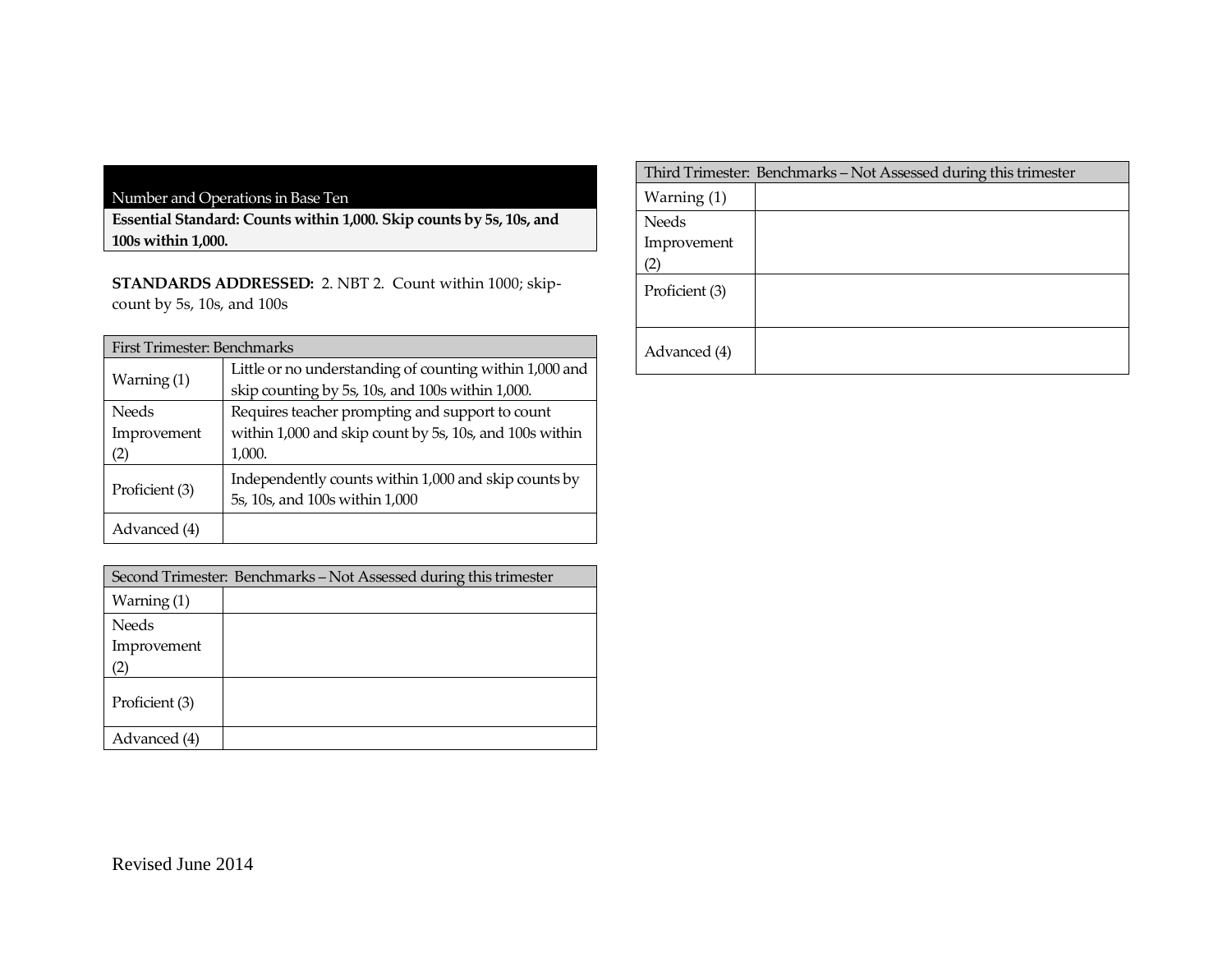**Essential Standard: Compares three digit numbers**

**STANDARDS ADDRESSED: 2.NBT4** Compare two three-digit numbers based on meanings of the hundreds, tens, and ones digits, using >, =, and < symbols to record the results of comparisons.

| First Trimester: Benchmarks |                                                  |  |
|-----------------------------|--------------------------------------------------|--|
|                             | Little or no understanding of how to read, write |  |
| Warning (1)                 | or compare three digit numbers.                  |  |
|                             | Requires teacher support to compare two three-   |  |
| Needs Improvement           | digit numbers based on hundreds, tens, ones      |  |
| $\left( 2\right)$           | using $\leq$ = $\geq$ .                          |  |
|                             | Independently compares two three-digit           |  |
| Proficient (3)              | numbers based on hundreds, tens, ones using      |  |
|                             | <,=,>.                                           |  |
| Advanced (4)                |                                                  |  |

| Second Trimester: Benchmarks – Not assessed during this trimester |  |
|-------------------------------------------------------------------|--|
| Warning $(1)$                                                     |  |
| Needs Improvement                                                 |  |
| Proficient (3)                                                    |  |
| Advanced (4)                                                      |  |

Third Trimester: Benchmarks – Not assessed during this trimester

| Warning (1)             |  |
|-------------------------|--|
| Needs Improvement<br>′2 |  |
| Proficient (3)          |  |
| Advanced (4)            |  |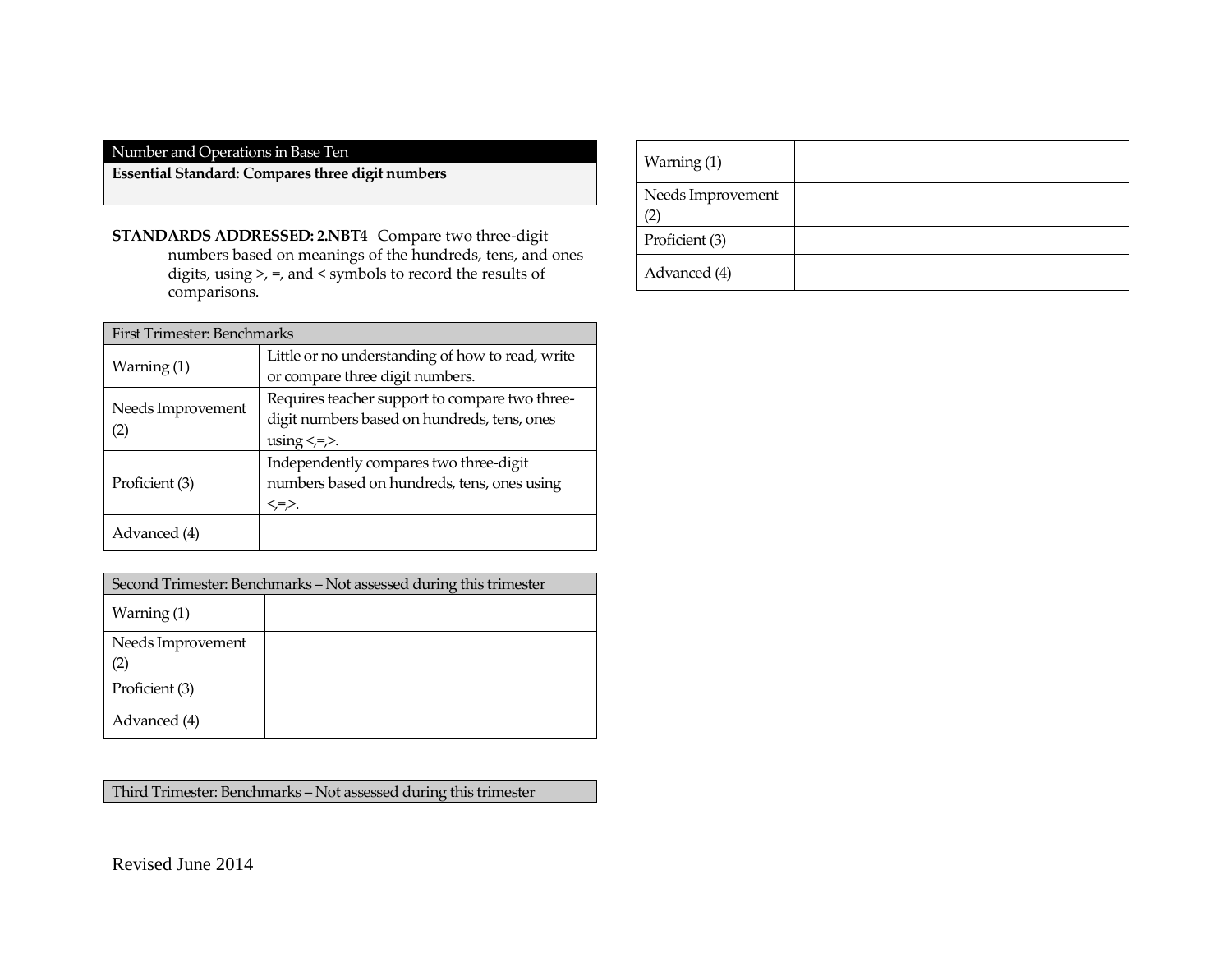**Essential Standard: Fluently adds and subtracts within 100** 

#### STANDARDS ADDRESSED:

2.NBT 5.Fluently add and subtract within 100 using strategies based on place value, properties of operations, and/or the relationship between addition and subtraction

| First Trimester: Benchmarks – Not assessed during this trimester |  |  |
|------------------------------------------------------------------|--|--|
| Warning $(1)$                                                    |  |  |
| Needs                                                            |  |  |
| Improvement                                                      |  |  |
| (2)                                                              |  |  |
| Proficient (3)                                                   |  |  |
| Advanced (4)                                                     |  |  |

| Second Trimester: Benchmarks – Not assessed during this trimester |  |
|-------------------------------------------------------------------|--|
| Warning $(1)$                                                     |  |
| Needs                                                             |  |
| Improvement                                                       |  |
|                                                                   |  |
| Proficient (3)                                                    |  |
|                                                                   |  |
| Advanced (4)                                                      |  |

| Third Trimester: Benchmarks |                |                                                                                                      |
|-----------------------------|----------------|------------------------------------------------------------------------------------------------------|
|                             | Warning $(1)$  | Little or no ability to fluently add and/or subtract                                                 |
|                             |                | within 100                                                                                           |
|                             | <b>Needs</b>   | Requires teacher prompting and support to fluently                                                   |
|                             | Improvement    | add and subtract within 100 using place value                                                        |
|                             | (2)            | strategies and properties of operations.                                                             |
|                             | Proficient (3) | Fluently adds and subtracts within 100 using place<br>value strategies and properties of operations. |
|                             | Advanced (4)   |                                                                                                      |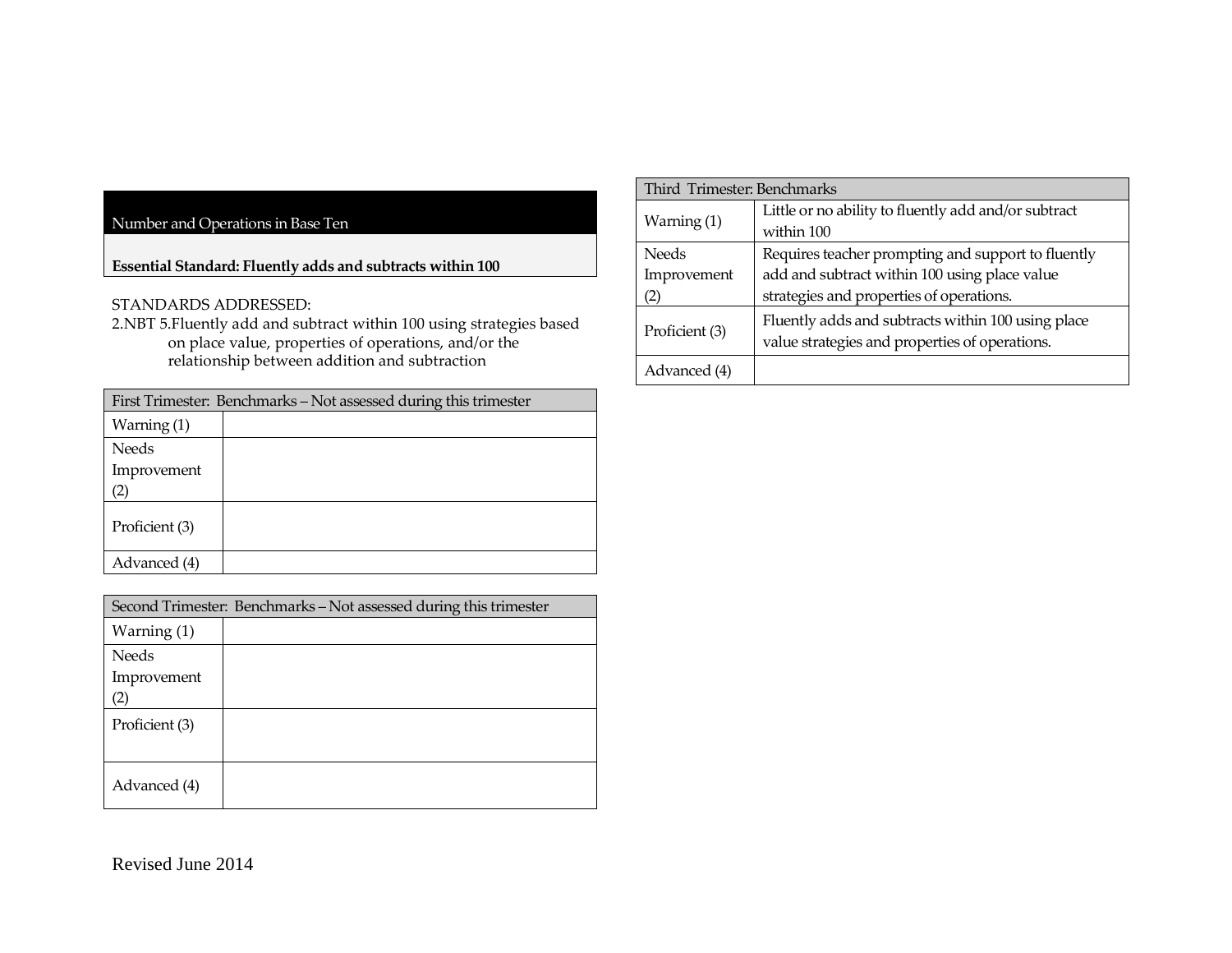**Essential Standard: Explains why addition and subtraction strategies work using place value** 

# STANDARDS ADDRESSED:<br>2 NBT.9. Explain why add:

Explain why addition and subtraction strategies work, using place value and the properties of operations.<sup>1</sup>

| First Trimester: Benchmarks                               |  |  |
|-----------------------------------------------------------|--|--|
| Little or no ability to explain (using words, pictures or |  |  |
| objects) how their addition and subtraction strategy      |  |  |
| works.                                                    |  |  |
| Requires teacher prompting and support to explain         |  |  |
| (using words, pictures or objects) how their addition     |  |  |
| and subtraction strategy works.                           |  |  |
| Independently able to explain (using words, pictures or   |  |  |
| objects) how their addition and subtraction strategy      |  |  |
| works.                                                    |  |  |
| Applies standard and creates well-developed explicit      |  |  |
| written explanations supported by drawings and/or         |  |  |
| objects.                                                  |  |  |
|                                                           |  |  |

| Second Trimester: Benchmarks – Not assessed during this trimester |  |  |
|-------------------------------------------------------------------|--|--|
| Warning $(1)$                                                     |  |  |
| Needs                                                             |  |  |
| Improvement                                                       |  |  |
|                                                                   |  |  |

1 Explanations may be supported by drawings or objects.

| Proficient (3) |  |
|----------------|--|
| Advanced (4)   |  |
|                |  |

| Third Trimester: Benchmarks - Not assessed during this trimester |  |  |
|------------------------------------------------------------------|--|--|
| Warning (1)                                                      |  |  |
| <b>Needs</b>                                                     |  |  |
| Improvement                                                      |  |  |
|                                                                  |  |  |
| Proficient (3)                                                   |  |  |
|                                                                  |  |  |

Revised June 2014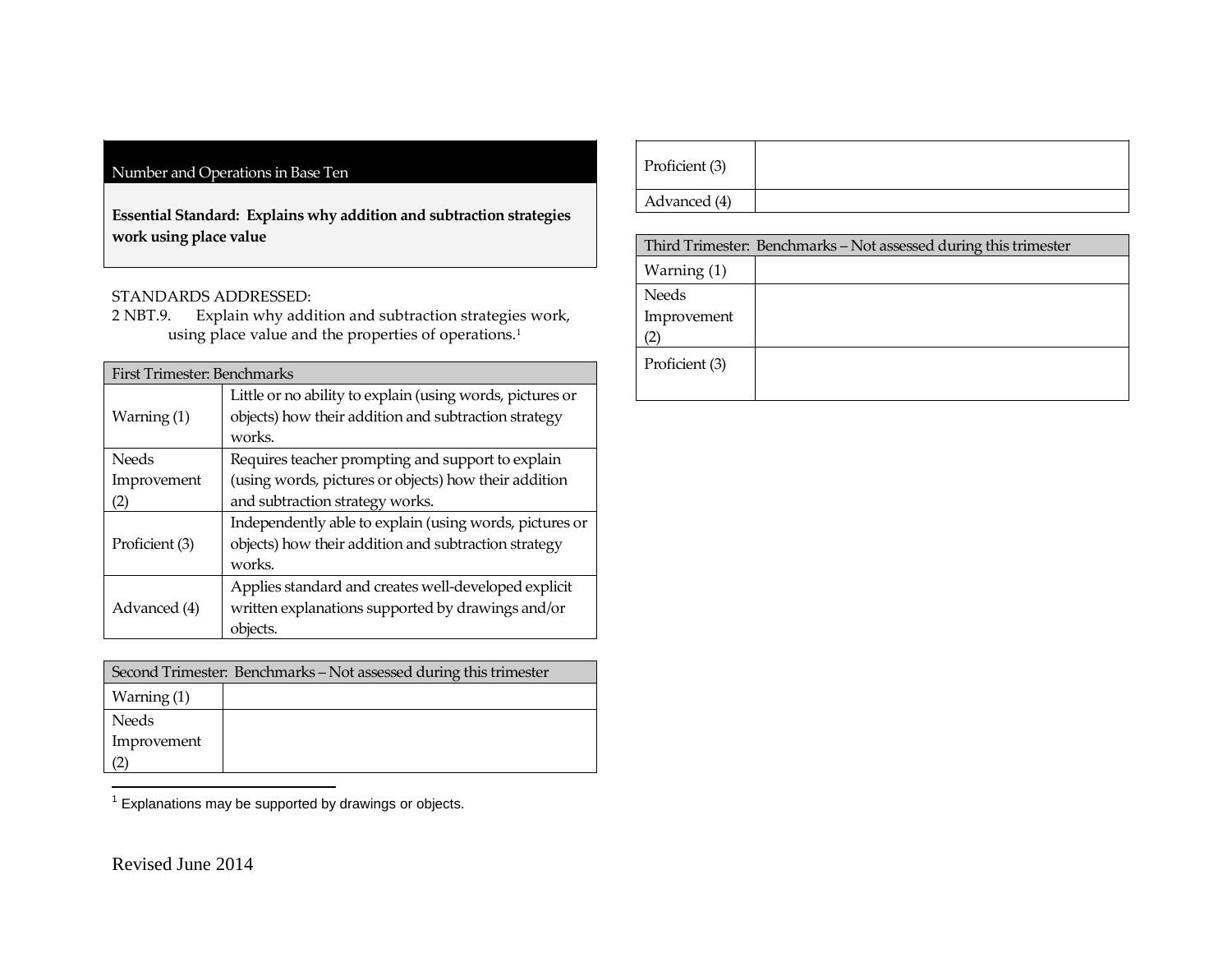**Essential Standard: Add within 1,000** 

#### **STANDARDS ADDRESSED:**

- 2.NBT 6. Add up to four two-digit numbers using strategies based on place value and properties of operations.
- **2.NBT.7**. Add and subtract within 1000, using concrete models or drawings and strategies based on place value, properties of operations, and/or the relationship between addition and subtraction; relate the strategy to a written method. Understand that in adding or subtracting three-digit numbers, one adds or subtracts hundreds and hundreds, tens and tens, ones and ones; and sometimes it is necessary to compose or decompose tens or hundreds.

| First Trimester: Benchmarks - Not assessed during this trimester |                                                    |  |
|------------------------------------------------------------------|----------------------------------------------------|--|
|                                                                  | Little or no understanding of how to add within    |  |
| Warning (1)                                                      | 1,000.                                             |  |
|                                                                  | Requires teacher prompting and support to use      |  |
| Needs Improvement                                                | strategies to efficiently and accurately add up to |  |
| (2)                                                              | 4 two-digit numbers and 2 three-digit numbers.     |  |
|                                                                  | Independently uses strategies (based on place      |  |
|                                                                  | value, properties of operations, relationship      |  |
|                                                                  | between addition and subtraction) to efficiently   |  |
| Proficient (3)                                                   | and accurately add up to 4 two-digit numbers       |  |
|                                                                  | and 2 three-digit numbers. Understands that        |  |
|                                                                  | sometimes it is necessary to compose or            |  |
|                                                                  | decompose tens or hundreds.                        |  |
|                                                                  | Applies the standard when solving word             |  |
| Advanced (4)                                                     | problems and is able to develop an explicit        |  |

explanation of the strategy used.

## Second Trimester: Benchmarks- Not assessed during this trimester

#### Third Trimester: Benchmarks – Warning (1) Little or no understanding of how to add within 1,000 . Needs Improvement (2) Requires teacher prompting and support to use strategies to efficiently and accurately add up to 4 two-digit numbers and 2 three-digit numbers. Proficient (3) Independently uses strategies (based on place value, properties of operations, relationship between addition and subtraction) to efficiently and accurately add up to 4 two-digit numbers and 2 three-digit numbers. Understands that sometimes it is necessary to compose or decompose tens or hundreds. Advanced (4) Applies the standard when solving word problems and is able to develop an explicit explanation of the strategy used.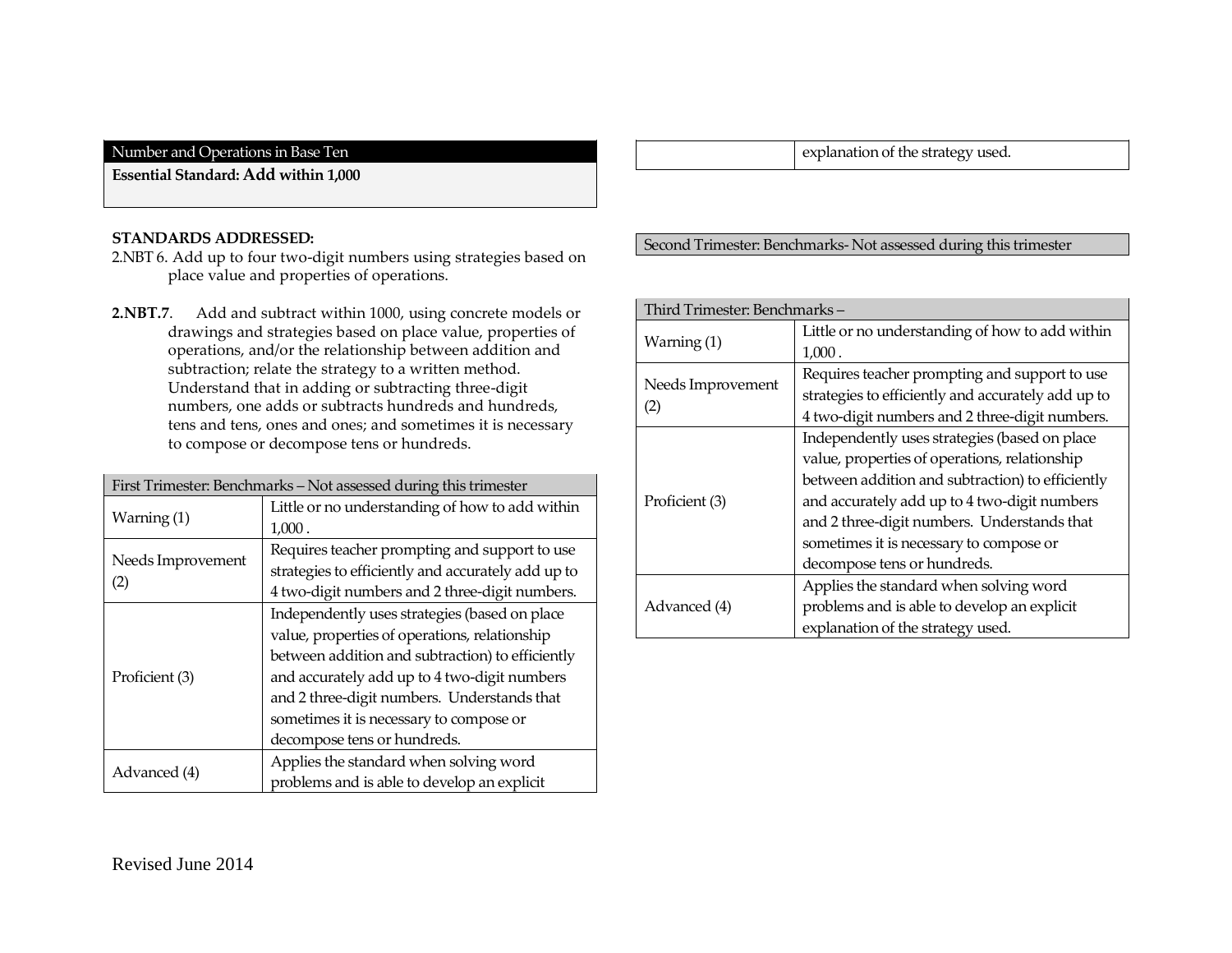#### **Essential Standard: Subtract within 1,000**

#### **STANDARDS ADDRESSED:**

**2.NBT** 7.Add and subtract within 1000, using concrete models or drawings and strategies based on place value, properties of operations, and/or the relationship between addition and subtraction; relate the strategy to a written method. Understand that in adding or subtracting three-digit numbers, one adds or subtracts hundreds and hundreds, tens and tens, ones and ones; and sometimes it is necessary to compose or decompose tens or hundreds.

| First Trimester: Benchmarks - Not assessed during this trimester |                                                    |  |
|------------------------------------------------------------------|----------------------------------------------------|--|
| Warning (1)                                                      | Little or no understanding of how to add within    |  |
|                                                                  | 1,000.                                             |  |
|                                                                  | Requires teacher prompting and support to use      |  |
| Needs Improvement                                                | strategies to efficiently and accurately add up to |  |
| (2)                                                              | 4 two-digit numbers and 2 three-digit numbers.     |  |
|                                                                  | Independently uses strategies (based on place      |  |
|                                                                  | value, properties of operations, relationship      |  |
|                                                                  | between addition and subtraction) to efficiently   |  |
| Proficient (3)                                                   | and accurately add up to 4 two-digit numbers       |  |
|                                                                  | and 2 three-digit numbers. Understands that        |  |
|                                                                  | sometimes it is necessary to compose or            |  |
|                                                                  | decompose tens or hundreds.                        |  |
|                                                                  | Applies the standard when solving word             |  |
| Advanced (4)                                                     | problems and is able to develop an explicit        |  |
|                                                                  | explanation of the strategy used.                  |  |

Second Trimester: Benchmarks – Not assessed during this trimester

| Third Trimester: Benchmarks |                                                            |
|-----------------------------|------------------------------------------------------------|
| Warning (1)                 | Little or no understanding of how to subtract within       |
|                             | 1,000.                                                     |
| <b>Needs</b>                | Requires teacher prompting and support to use              |
| Improvement                 | strategies to efficiently and accurately subtract 2 three- |
| (2)                         | digit numbers.                                             |
|                             | Independently uses strategies (based on place value,       |
|                             | properties of operations, relationship between addition    |
| Proficient (3)              | and subtraction) to efficiently and accurately subtract 2  |
|                             | three-digit numbers. Understands that sometimes it is      |
|                             | necessary to compose or decompose tens or hundreds.        |
|                             | Applies the standard when solving word problems            |
| Advanced (4)                | and is able to develop an explicit explanation of the      |
|                             | strategy used.                                             |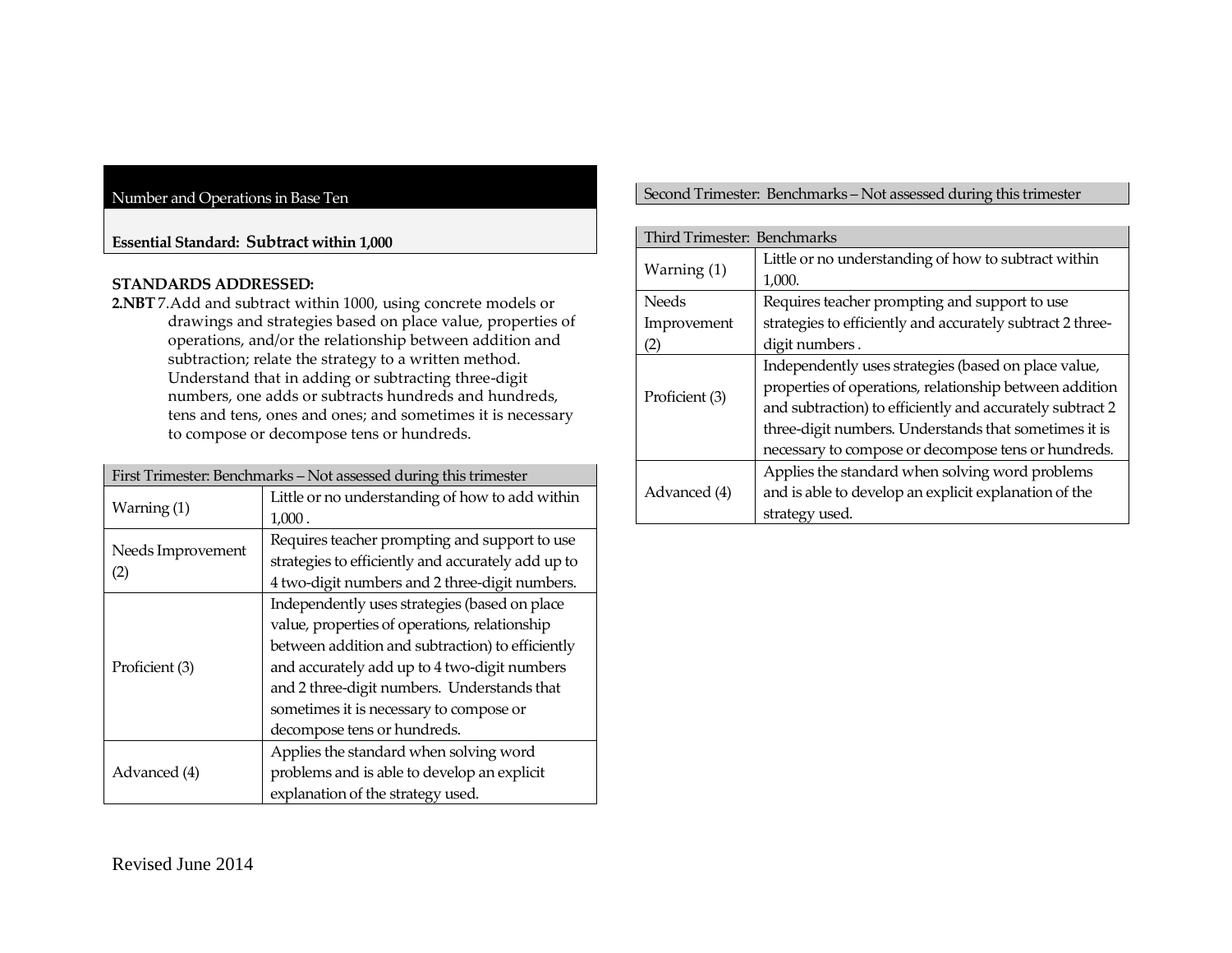**Essential Standard: Mentally add or subtract 10 or 100 to a given number**

## **STANDARDS ADDRESSED:**

**2.NBT** 8.Mentally add 10 or 100 to a given number 100–900, and mentally subtract 10 or 100 from a given number 100-900.

First Trimester: Benchmarks- Not Assessed

SecondTrimester: Benchmarks- Not Assessed

| <b>Third Trimester: Benchmarks</b> |                                                  |  |
|------------------------------------|--------------------------------------------------|--|
|                                    | Little or no understanding of using mental math  |  |
| Warning $(1)$                      | strategies to add or subtract 10 or 100 from any |  |
|                                    | given number 100-900                             |  |
|                                    | Requires teacher prompting and support to use    |  |
| Needs Improvement                  | mental math strategies to add and subtract 10 or |  |
| (2)                                | 100 from any given number 100-900                |  |
|                                    | Independently uses mental math strategies to     |  |
| Proficient (3)                     | add and subtract 10 or 100 from any given        |  |
|                                    | number 100-900                                   |  |
|                                    | Applies mental math skills when solving          |  |
| Advanced (4)                       | complex word problems.                           |  |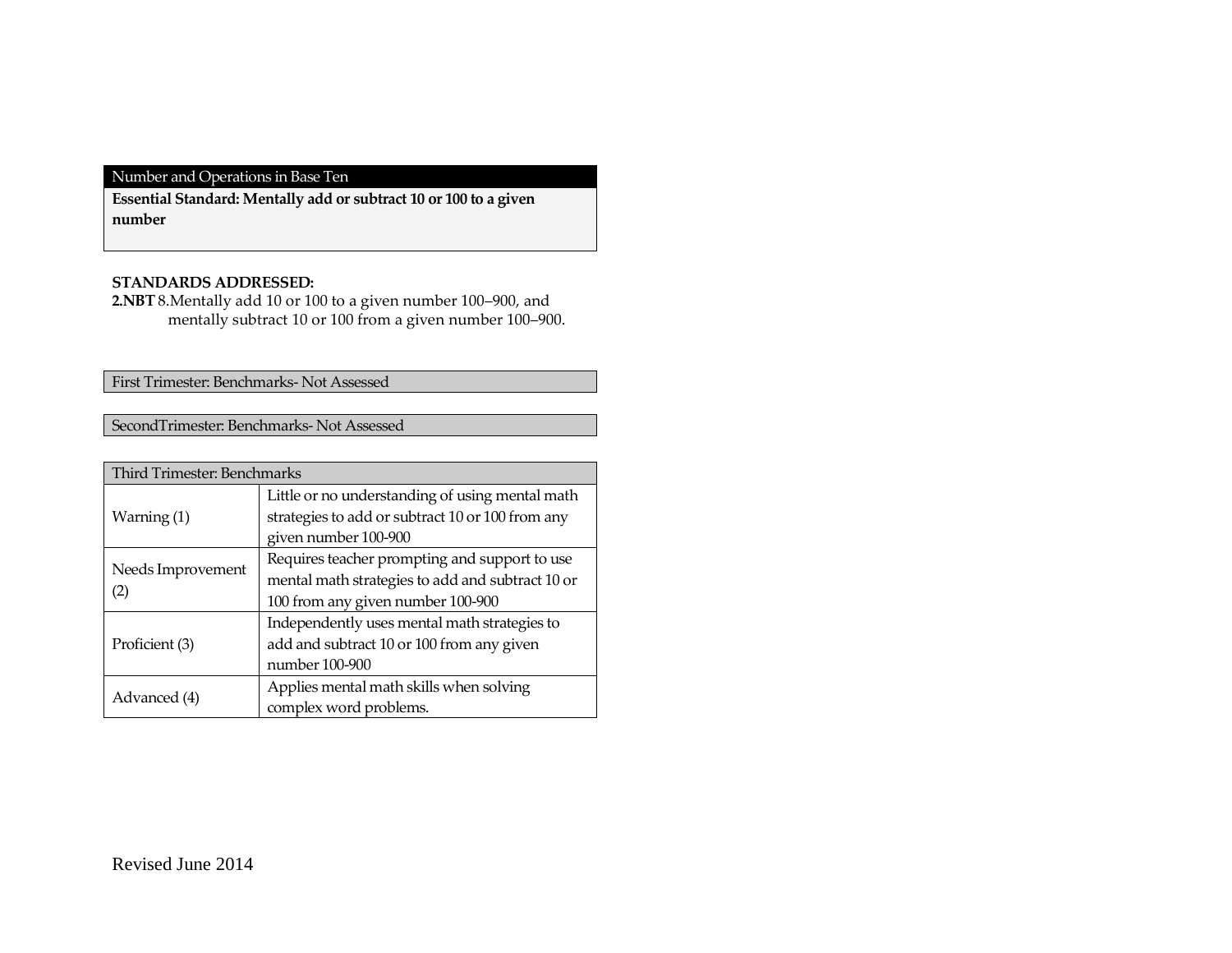**Essential Standard: Solves one and two step word problems using addition within 100.**

## **STANDARDS ADDRESSED:**

**2 OA1.** Use addition and subtraction within 100 to solve one- and two-step word problems involving situations of adding to, taking from, putting together, taking apart, and comparing, with unknowns in all positions, e.g., by using drawings and equations with a symbol for the unknown number to represent the problem

| First Trimester: Benchmarks- |                                                     |
|------------------------------|-----------------------------------------------------|
| Warning (1)                  | Little or no understanding of solving one step word |
|                              | problems within 100 and solving for unknowns.       |
| Needs                        | Requires teacher prompting and support to solve one |
| Improvement                  | step word problems within 100 and cannot solve      |
| (2)                          | problems with unknowns.                             |
| Proficient (3)               | Independently uses addition within 100 to solve one |
|                              | step word problems. Solves problems with unknowns   |
|                              | in all positions.                                   |
| Advanced (4)                 | Creates one step word problems and write equations  |
|                              | with unknowns in all positions.                     |

| Second Trimester: Benchmarks |                                                     |
|------------------------------|-----------------------------------------------------|
| Warning (1)                  | Little or no understanding of solving two step word |
|                              | problems within 100 and solving for unknowns.       |

| <b>Needs</b>   | Requires teacher prompting and support to solve two |
|----------------|-----------------------------------------------------|
| Improvement    | step word problems within 100 and cannot solve      |
| (2)            | problems with unknowns.                             |
| Proficient (3) | Independently uses addition within 100 to solve two |
|                | step word problems. Solves problems with unknowns   |
|                | in all positions.                                   |
| Advanced (4)   | Creates two step word problems and write equations  |
|                | with unknowns in all positions.                     |

Third Trimester: Benchmarks- Not Assessed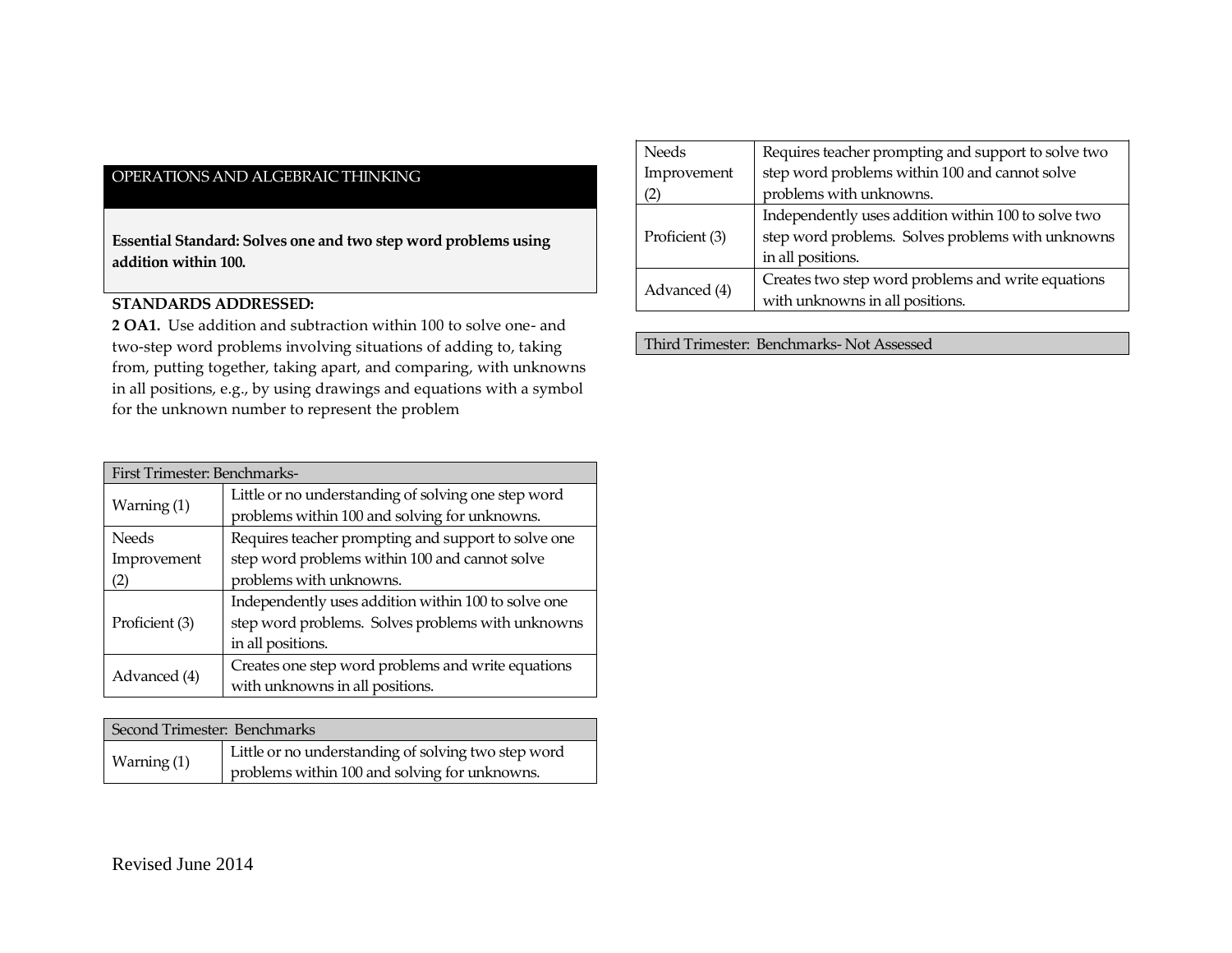**Essential Standard: Solves multistep word problems using subtraction within 100.**

**STANDARDS ADDRESSED: :** 2 OA1. Use addition and subtraction within 100 to solve one- and two-step word problems involving situations of adding to, taking from, putting together, taking apart, and comparing, with unknowns in all positions, e.g., by using drawings and equations with a symbol for the unknown number to represent the problem

| First Trimester: Benchmarks |                                                        |
|-----------------------------|--------------------------------------------------------|
| Warning (1)                 | Little or no understanding of solving one step word    |
|                             | problems within 100 and solving for unknowns.          |
| <b>Needs</b>                | Requires teacher prompting and support to solve one    |
| Improvement                 | step word problems within 100 using subtraction and    |
| (2)                         | cannot solve problems with unknowns.                   |
| Proficient (3)              | Independently uses subtraction within 100 to solve one |
|                             | step word problems. Solves problems with unknowns      |
|                             | in all positions.                                      |
| Advanced (4)                | Creates one step word problems and write equations     |
|                             | with unknowns in all positions.                        |

| Second Trimester: Benchmarks |                                                                                                            |
|------------------------------|------------------------------------------------------------------------------------------------------------|
| Warning $(1)$                | Little or no understanding of solving two step word<br>problems within 100 and solving for unknowns.       |
| <b>Needs</b><br>Improvement  | Requires teacher prompting and support to solve two<br>step word problems within 100 using subtraction and |

|                | cannot solve problems with unknowns.                                                                        |
|----------------|-------------------------------------------------------------------------------------------------------------|
|                |                                                                                                             |
| Proficient (3) | Independently uses subtraction within 100 to solve two<br>step word problems. Solves problems with unknowns |
|                | in all positions.                                                                                           |
| Advanced (4)   | Creates two step word problems and write equations                                                          |
|                | with unknowns in all positions.                                                                             |

Third Trimester: Benchmarks- Not Assessed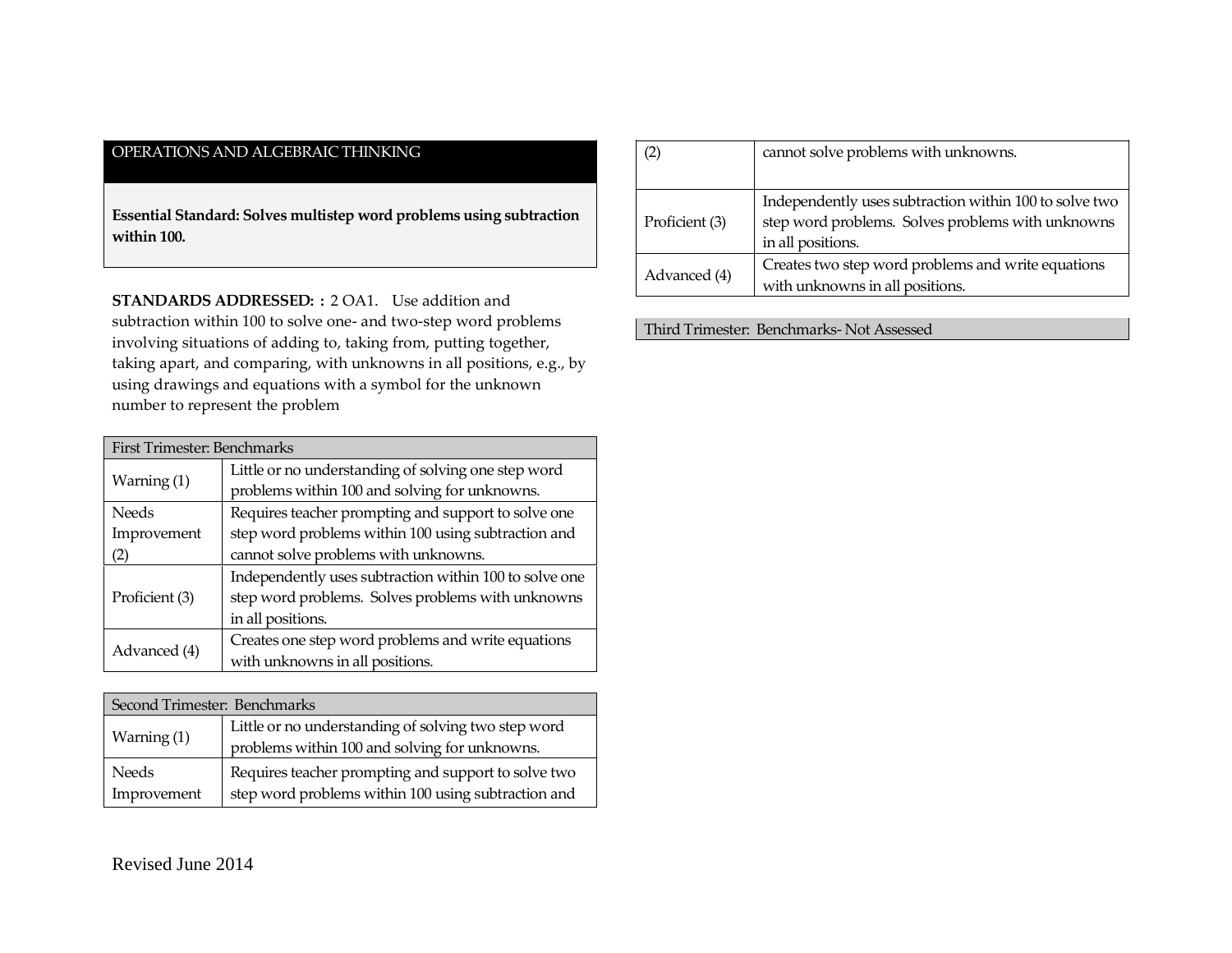Advanced (4)

**Essential Standard: Fluently ADDs facts within 20**

#### **STANDARDS ADDRESSED:**

- **2 OA** 2. Fluently add and subtract within 20 using mental strategies.<sup>2</sup> By end of grade 2, know from memory all sums of two one-digit numbers.
	- **MA.2.a**.By the end of grade 2, know from memory related subtraction facts of sums of two one-digit numbers.

First Trimester: Benchmarks- Not Assessed

Second Trimester: Benchmarks- Not Assessed

| Third Trimester: Benchmarks |                                                      |
|-----------------------------|------------------------------------------------------|
| Warning (1)                 | Little or no demonstration of addition fact fluency. |
| <b>Needs</b>                | Requires support (e.g. number line, touch math,      |
| Improvement                 | fingers) to accurately demonstrate addition fact     |
| (2)                         | fluency.                                             |
| Proficient (3)              | Consistently uses mental strategies to demonstrate   |
|                             | fluency of addition facts (sum of two one digit      |
|                             | numbers) and related subtraction facts.              |

endary<br>
<sup>2</sup> See standard 1.OA.6 for a list of mental strategies.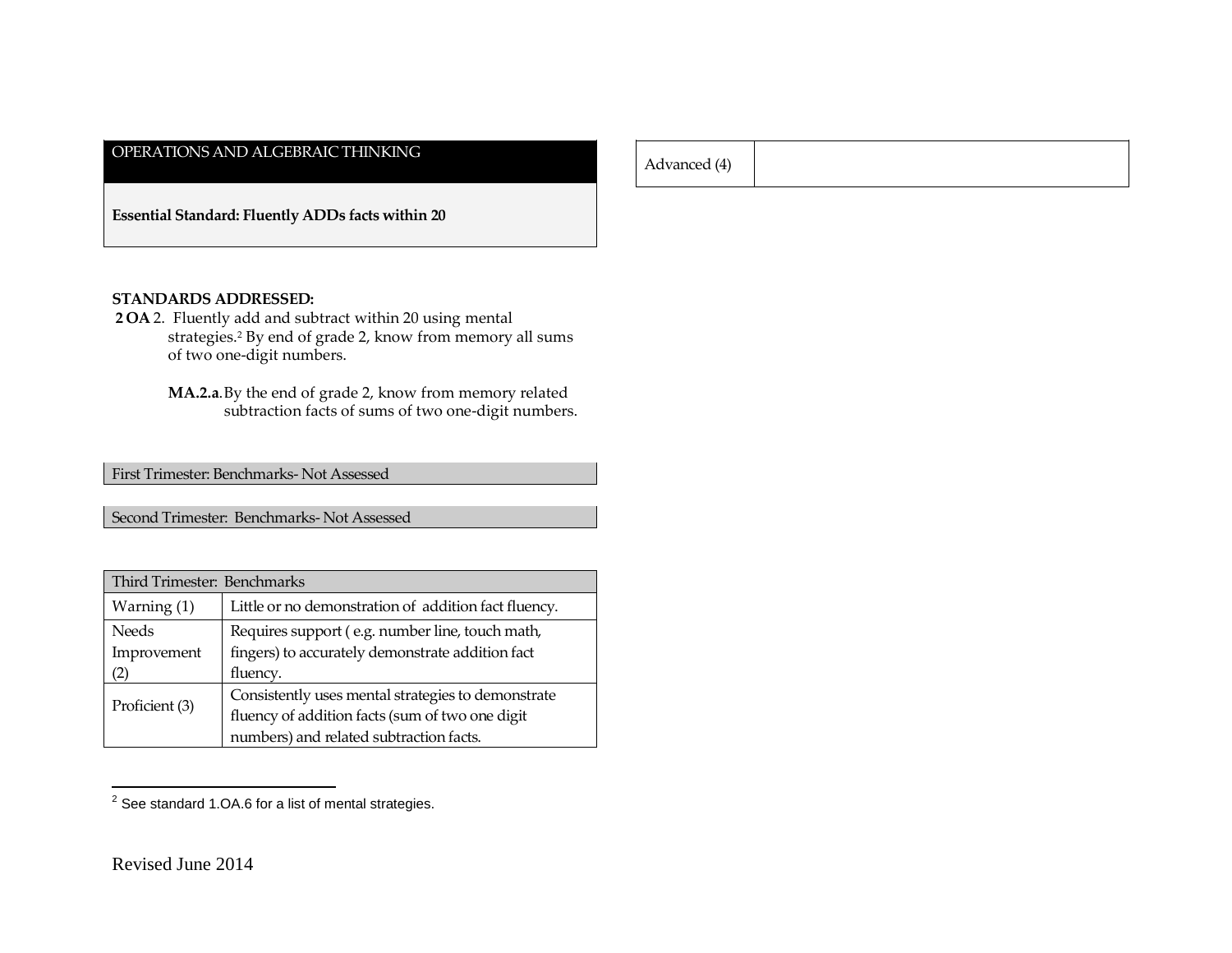Advanced (4)

**Essential Standard: Fluently SUBTRACTS facts within 20**

#### **STANDARDS ADDRESSED:**

- 2OA. 2. Fluently add and subtract within 20 using mental strategies.<sup>3</sup> By end of grade 2, know from memory all sums of two onedigit numbers.
	- **MA.2.a**.By the end of grade 2, know from memory related subtraction facts of sums of two one-digit numbers.

First Trimester: Benchmarks- Not Assessed

Second Trimester: Benchmarks- Not Assessed

| Third Trimester: Benchmarks |                                                                                                                |
|-----------------------------|----------------------------------------------------------------------------------------------------------------|
| Warning (1)                 | Little or no demonstration of subtraction fact fluency.                                                        |
| <b>Needs</b>                | Requires support (e.g. number line, touch math,                                                                |
| Improvement                 | fingers) to accurately demonstrate subtraction fact                                                            |
| (2)                         | fluency.                                                                                                       |
| Proficient (3)              | Consistently uses mental strategies to demonstrate<br>fluency of subtraction facts and related addition facts. |

<sup>&</sup>lt;u>Exercises</u><br><sup>3</sup> See standard 1.OA.6 for a list of mental strategies.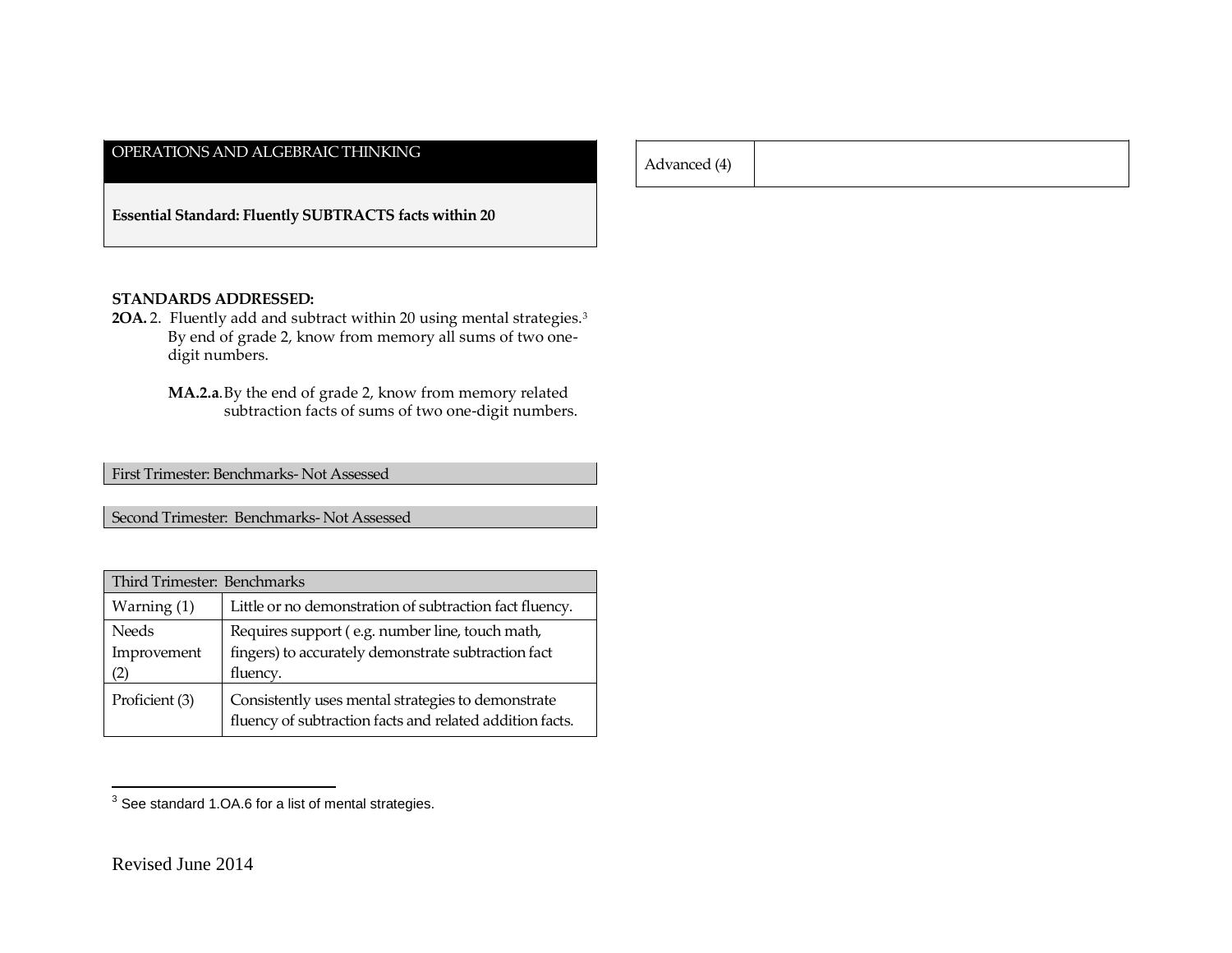**Essential Standard: Indentifies and represents odd and even numbers**

#### **STANDARDS ADDRESSED:**

**2 OA. 3**. Determine whether a group of objects (up to 20) has an odd or even number of members, e.g., by pairing objects or counting them by 2s; write an equation to express an even number as a sum of two equal addends.

First Trimester: Benchmarks – Not assessed during this trimester

| Second Trimester: Benchmarks |                                                        |
|------------------------------|--------------------------------------------------------|
|                              | Little or no understanding of odd or even number and   |
| Warning (1)                  | representing an even number as the sum of two equal    |
|                              | addends.                                               |
|                              | Requires teacher prompting and support in              |
| <b>Needs</b>                 | determining whether a group of objects (up to 20) has  |
| Improvement                  | an odd or even number of members. Requires support     |
| (2)                          | writing an equation representing an even number as     |
|                              | the sum of two equal addends.                          |
|                              | Consistently determines whether a group of objects (up |
| Proficient (3)               | to 20) has an odd or even number of members. Writes    |
|                              | an equation to represent an even number as the sum of  |
|                              | two equal addends.                                     |
| Advanced (4)                 |                                                        |

Third Trimester: Benchmarks – Not assessed during this trimester

OPERATIONS AND ALGEBRAIC THINKING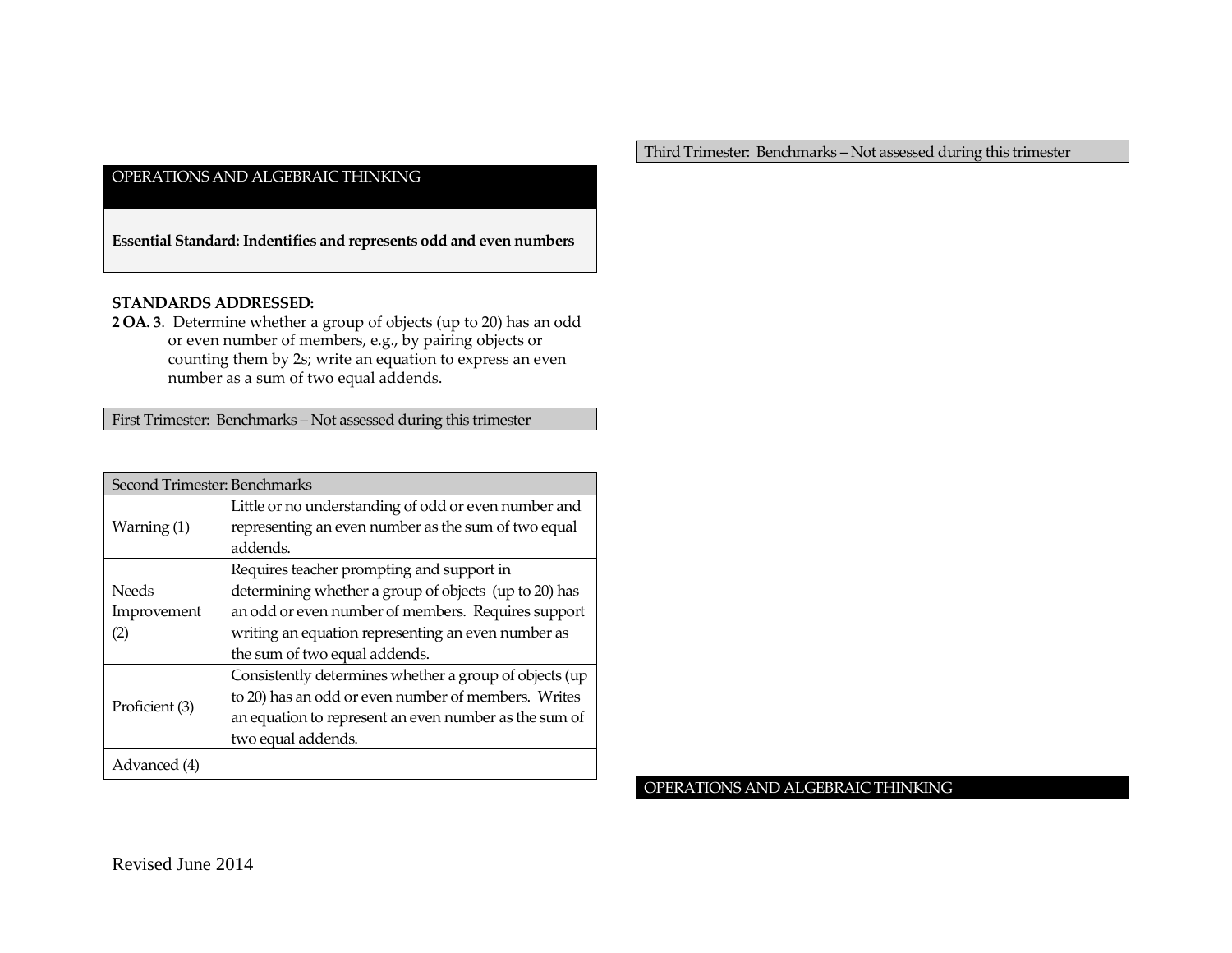**Essential Standard: Uses addition to represent rectangular arrays** 

## **STANDARDS ADDRESSED:**

**2 OA.** 4. Use addition to find the total number of objects arranged in rectangular arrays with up to 5 rows and up to 5 columns; write an equation to express the total as a sum of equal addends.

| First Trimester: Benchmarks - Not assessed during this trimester |  |
|------------------------------------------------------------------|--|
| Warning $(1)$                                                    |  |
| Needs                                                            |  |
| Improvement                                                      |  |
|                                                                  |  |
| Proficient (3)                                                   |  |
| Advanced (4)                                                     |  |

| Second Trimester: Benchmarks |                                                          |
|------------------------------|----------------------------------------------------------|
| Warning (1)                  | Little or no understanding of using repeated addition    |
|                              | to write an equation to find the numbers of objects in a |
|                              | rectangular array.                                       |
| <b>Needs</b>                 | Requires teacher prompting and support to use            |
| Improvement                  | repeated addition represent objects arranged in          |
| (2)                          | rectangular arrays.                                      |
| Proficient (3)               | Consistently uses repeated addition to write an          |
|                              | equation to find the sum of objects arranged in          |
|                              | rectangular arrays (up to 5 rows and 5 columns).         |

| Advanced (4) | Creates arrays and writes two equations (by rows and   |
|--------------|--------------------------------------------------------|
|              | by columns) to represent the rectangular array.        |
|              | Students can rotate the array 90 degrees and write two |
|              | more equations. Students can explain how the arrays    |
|              | are different but still the same.                      |

| Third Trimester: Benchmarks - Not assessed during this trimester |  |
|------------------------------------------------------------------|--|
| Warning $(1)$                                                    |  |
| <b>Needs</b>                                                     |  |
| Improvement                                                      |  |
| (2)                                                              |  |
| Proficient (3)                                                   |  |
| Advanced (4)                                                     |  |

#### MEASUREMENT AND DATA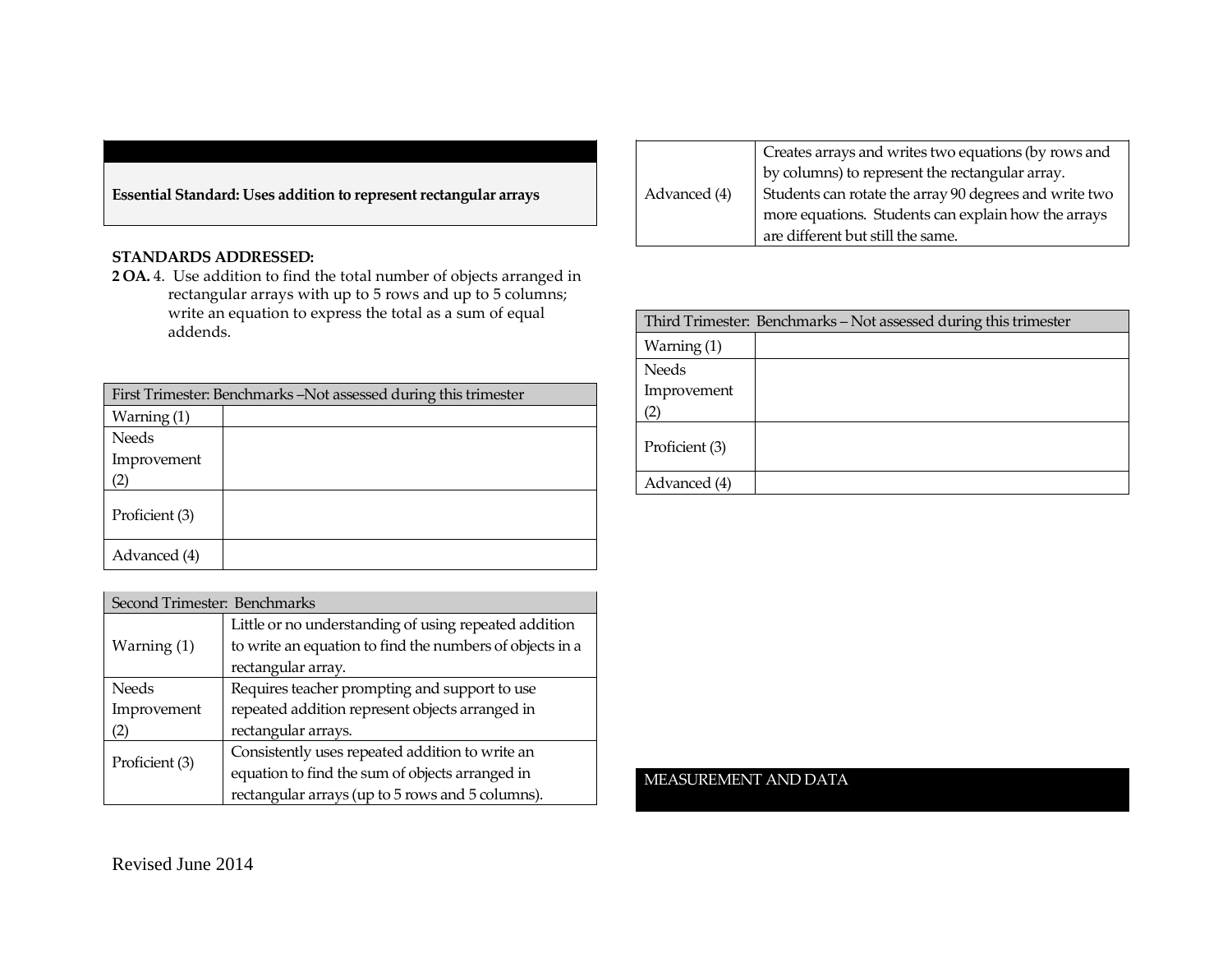**Essential Standard: Measure and estimate lengths in standard units**

Essential Knowledge Outcome: *Students understand how to collect, represent, analyze, and interpret data gathered using a variety of tools.*

#### **STANDARDS ADDRESSED:**

- **2MD**1. Measure the length of an object by selecting and using appropriate tools such as rulers, yardsticks, meter sticks, and measuring tapes.
- 2.MD.2.Measure the length of an object twice, using length units of different lengths for the two measurements; describe how the two measurements relate to the size of the unit chosen.
- 2.MD.3 Estimate lengths using units of inches, feet, centimeters, and meters.
- 2.MD.4.Measure to determine how much longer one object is than another, expressing the length difference in terms of a standard length unit.

First Trimester: Benchmarks –Not assessed during this trimester

| Second Trimester: Benchmarks- |                                                   |
|-------------------------------|---------------------------------------------------|
| Warning (1)                   | Little or no understanding of how to accurately   |
|                               | measure and use appropriate tools and terms.      |
| Needs<br>Improvement<br>(2)   | Requires teacher prompting and support to make    |
|                               | accurate measurements using appropriate tools and |
|                               | terms; and estimate lengths, and compare the      |
|                               | difference in length between two objects.         |

|                | Independently selects and uses appropriate tools for  |
|----------------|-------------------------------------------------------|
|                | measuring. Measures objects twice and can see the     |
|                | relationship between the size of the units and        |
| Proficient (3) | measurement. Estimates lengths using inches, feet,    |
|                | centimeters, and meters. Determines the difference in |
|                | the length of two objects using correct measurement   |
|                | notation.                                             |
| Advanced (4)   | Applies the standard and extends this knowledge       |
|                | to present the solution in a more simplified form (1  |
|                | foot instead of 12 inches). Clearly communicates      |
|                | the problem solving approach and reasoning            |
|                | through words and pictures using accurate             |
|                | complete representations.                             |

Third Trimester: Benchmarks- Not assessed

#### MEASUREMENT AND DATA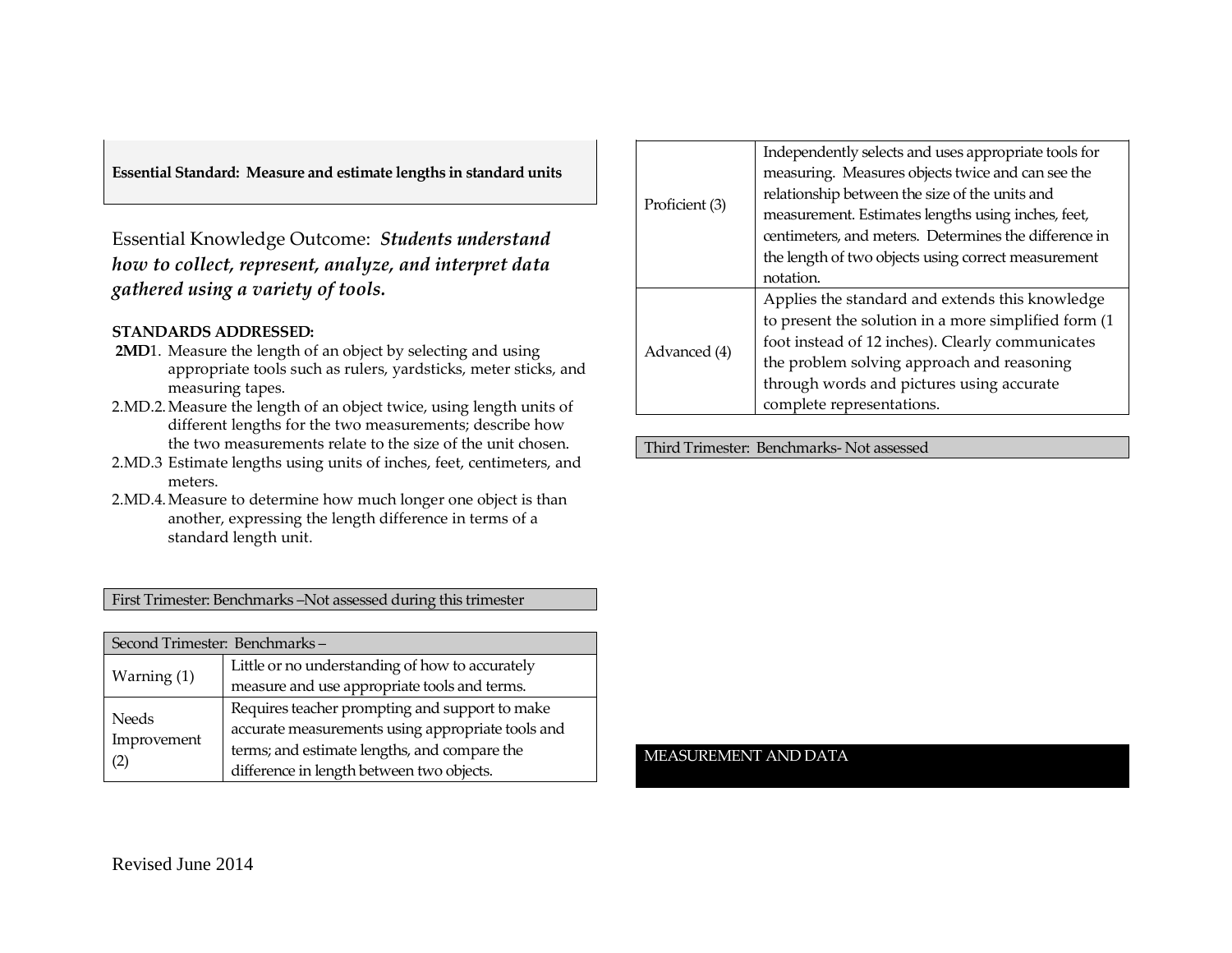**Essential Standard: Use addition and subtraction within 100 to solve word problems involving lengths**

**STANDARDS ADDRESSED: 2MD5**. Use addition and subtraction within 100 to solve word problems involving lengths that are given in the same units, e.g., by using drawings (such as drawings of rulers) and equations with a symbol for the unknown number to represent the problem.

First Trimester: Benchmarks –Not assessed during this trimester

| Second Trimester: Benchmarks - Not assessed during this trimester |                                                                        |  |
|-------------------------------------------------------------------|------------------------------------------------------------------------|--|
|                                                                   | Little or no understanding of using drawings or                        |  |
| Warning (1)                                                       | equations to solve measurement word problems                           |  |
|                                                                   | involving length.                                                      |  |
| <b>Needs</b>                                                      | Requires teacher prompting and support to solve                        |  |
| Improvement                                                       | measurement word problems. Has trouble relating                        |  |
| (2)                                                               | drawings to equations.                                                 |  |
| Proficient (3)                                                    | Independently uses drawings and equations to                           |  |
|                                                                   | solve measurement word problems. The student                           |  |
|                                                                   | refers to his/her drawings of the problem and                          |  |
|                                                                   | correctly calculates the solution. They will use                       |  |
|                                                                   | appropriate math language and correctly label                          |  |
|                                                                   | his/her drawings.                                                      |  |
|                                                                   | Applies the standard and demonstrates full                             |  |
| Advanced (4)                                                      | understanding of the problem through clear visual                      |  |
|                                                                   | representations and efficient calculations. The                        |  |
|                                                                   | equations show more advanced knowledge of how                          |  |
|                                                                   | to use fractional notation $5\frac{1}{2}$ + 5 $\frac{1}{2}$ = 11", and |  |

how to accurately represent calculations.

#### Third Trimester: Benchmarks- Not Assessed

MEASUREMENT AND DATA

Revised June 2014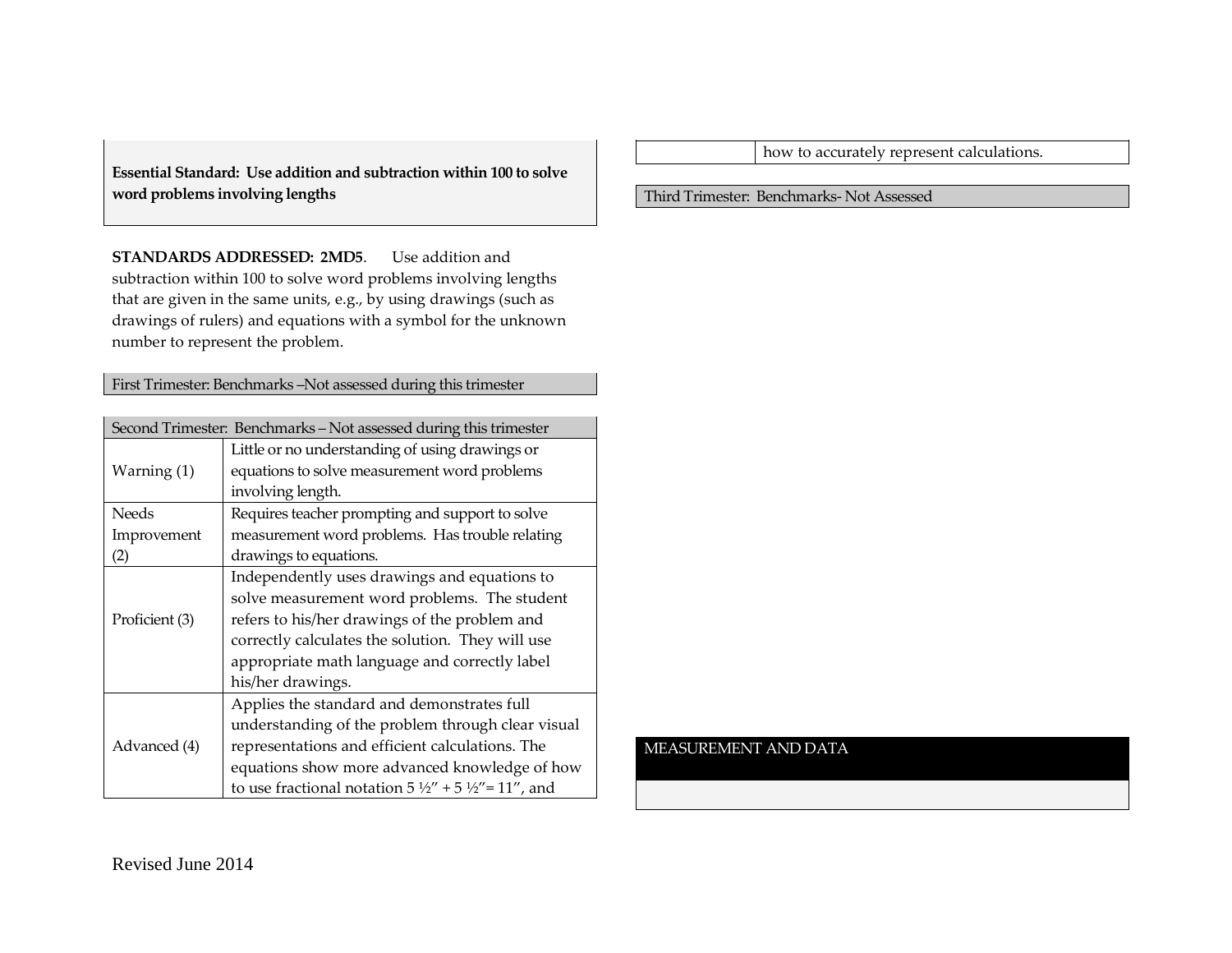**Essential Standard: Represents whole numbers, sums and differences on a number line diagram**

**STANDARDS ADDRESSED:** 2.MD.6: Represent whole numbers as lengths from 0 on a number line diagram with equally spaced points corresponding to the numbers 0, 1, 2, …, and represent whole-number sums and differences within 100 on a number line diagram.

First Trimester: Benchmarks – Not assessed during this trimester

| SecondTrimester: Benchmarks- |                                                     |
|------------------------------|-----------------------------------------------------|
| Warning (1)                  | Unable to represent whole numbers, sums and         |
|                              | differences within 100 on a number line diagram.    |
| <b>Needs</b>                 | Requires teacher support and prompting to represent |
| Improvement                  | whole numbers, sums and differences within 100 on a |
| (2)                          | number line diagram.                                |
| Proficient (3)               | Independently represents whole numbers as lengths   |
|                              | from 0 with equally spaced points, and represents   |
|                              | sums and differences within 100 on a number line    |
|                              | diagram.                                            |
| Advanced (4)                 |                                                     |

Third Trimester: Benchmarks – Not assessed during this trimester

## MEASUREMENT AND DATA

**Essential Standard: Tells time to the nearest 5 minutes and applies time**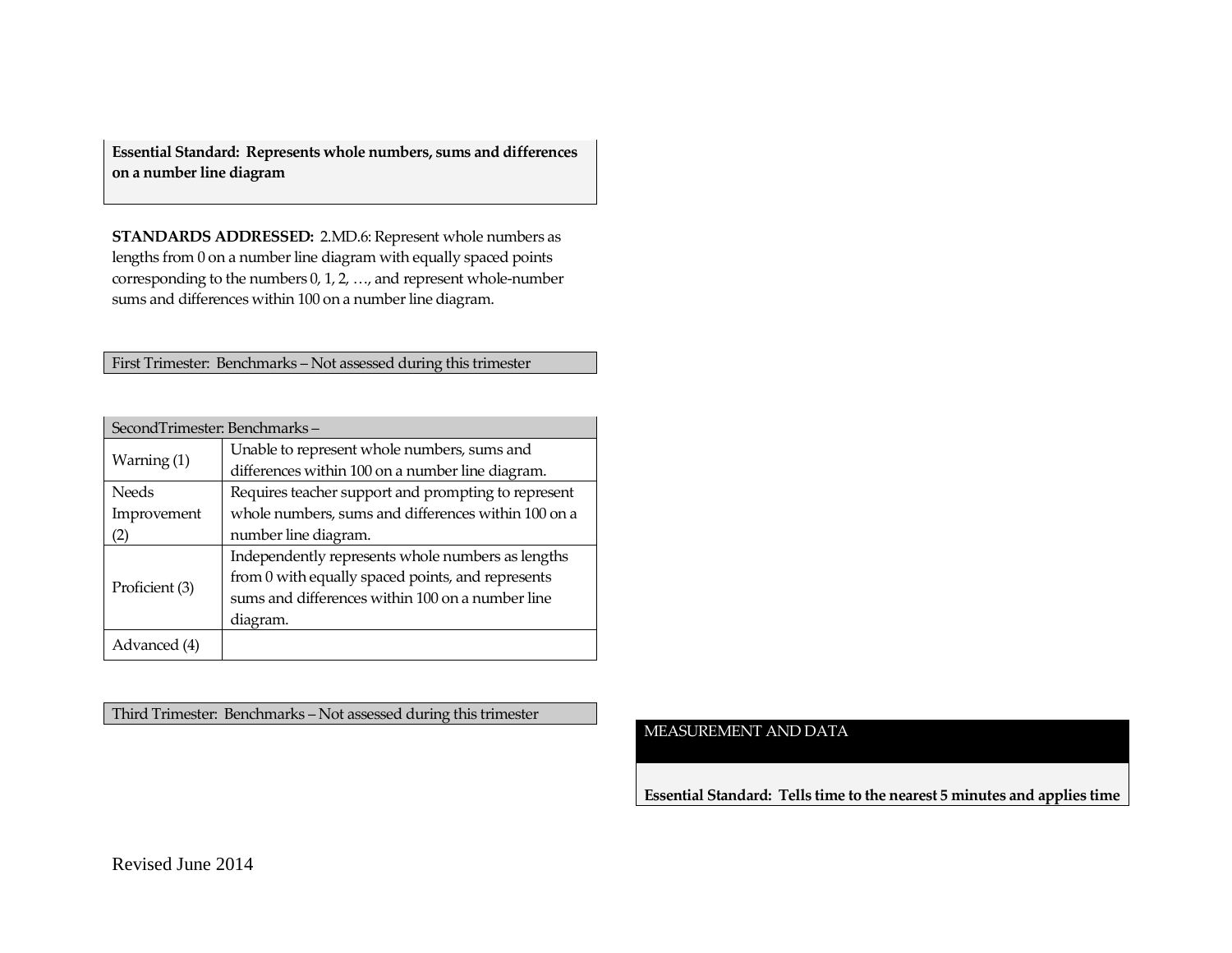## **concepts (e.g. hours in a day)**

#### **STANDARDS ADDRESSED:**

- **2.MD** 7.Tell and write time from analog and digital clocks to the nearest five minutes, using a.m. and p.m.
- **MA.7.a**.Know the relationships of time, including seconds in a minute, minutes in an hour, hours in a day, days in a week, a month, and a year; and weeks in a month and a year.

First Trimester: Benchmarks –Not assessed during this trimester

SecondTrimester: Benchmarks –Not assessed during this trimester

| Third Trimester: Benchmarks-                                         |                                                                                                        |  |
|----------------------------------------------------------------------|--------------------------------------------------------------------------------------------------------|--|
| Warning (1)                                                          | Unable to accurately tell and/or write time in 5 minute<br>increments using analog and digital clocks. |  |
| Requires teacher prompting and support to tell and<br><b>Needs</b>   |                                                                                                        |  |
| write to time in 5 minute increments using analog and<br>Improvement |                                                                                                        |  |
| (2)                                                                  | digital clocks.                                                                                        |  |
|                                                                      | Independently tells time in 5 minute increments using                                                  |  |
| Proficient (3)                                                       | both analog and digital clocks using a.m. and p.m.                                                     |  |
|                                                                      | Knows relationships of time, including                                                                 |  |
|                                                                      | seconds/minute, hours/day, days/week, months/year,                                                     |  |
| weeks/month, weeks/year.                                             |                                                                                                        |  |
|                                                                      | Demonstrates knowledge of the time concepts at a                                                       |  |
| Advanced (4)                                                         | complex level through problem solving and well                                                         |  |
|                                                                      | developed, explicit explanations.                                                                      |  |

MEASUREMENT AND DATA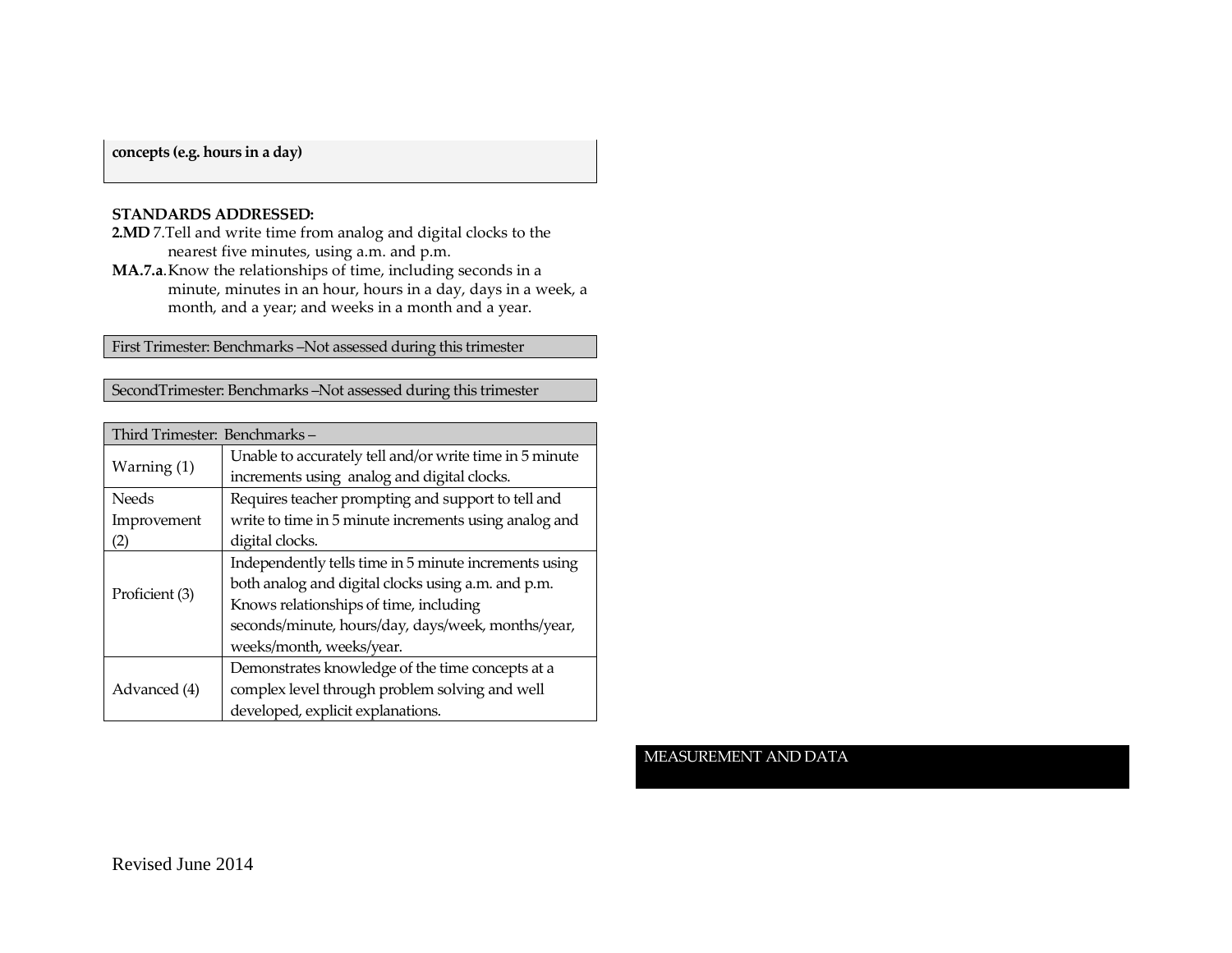**Essential Standard: Solves problems using money (dollars, quarters, dimes, pennies)**

**STANDARDS ADDRESSED: 2.MD** 8. Solve word problems involving dollar bills, quarters, dimes, nickels, and pennies, using \$ and ¢ symbols appropriately. *Example: If you have 2 dimes and 3 pennies, how many cents do you have?*

First Trimester: Benchmarks –Not assessed during this trimester

| Second Trimester: Benchmarks - Not assessed during this trimester |
|-------------------------------------------------------------------|
|                                                                   |

| Third Trimester: Benchmarks-                                 |                                                            |
|--------------------------------------------------------------|------------------------------------------------------------|
|                                                              | Little or no understanding of solving word problems        |
| Warning (1)                                                  | involving dollar bills, quarters, dimes, nickels and       |
|                                                              | pennies using \$ and ¢ symbols appropriately.              |
| <b>Needs</b>                                                 | Requires teacher prompting and support to solve word       |
| Improvement                                                  | problems involving dollar bills, quarters, dimes, nickels  |
| and pennies using $\$$ and $¢$ symbols appropriately.<br>(2) |                                                            |
|                                                              | Independently solves word problems involving dollar        |
| Proficient (3)                                               | bills, quarters, dimes, nickels and pennies using \$ and ¢ |
| symbols appropriately.                                       |                                                            |
|                                                              | Creates word problems involving dollar bills, quarters,    |
| Advanced (4)                                                 | dimes, nickels and pennies using $$$ and $¢$ symbols       |
|                                                              | appropriately.                                             |

## MEASUREMENT AND DATA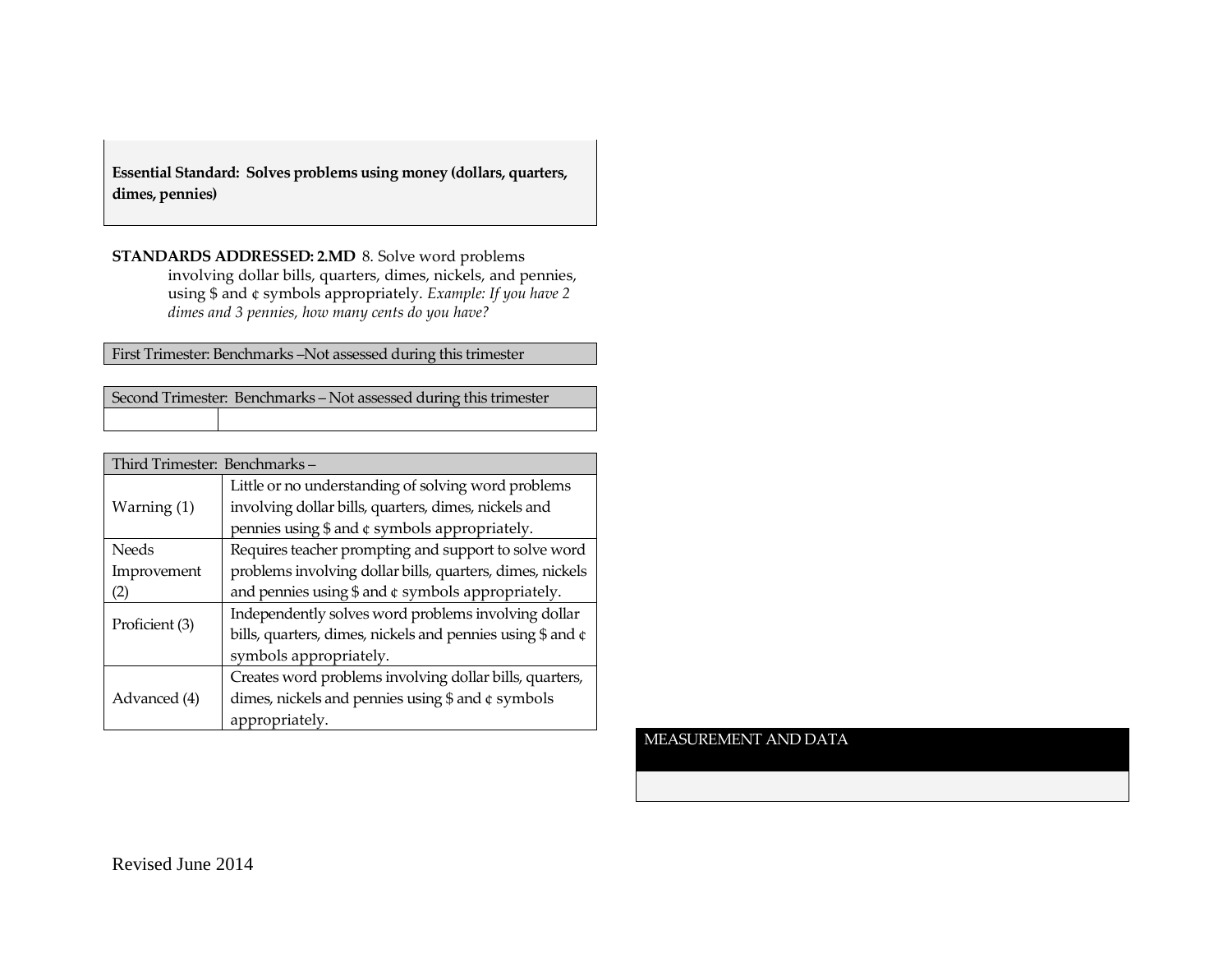**Essential Standard: Generate measurement data and show the data by making a line plot**

#### **STANDARDS ADDRESSED:**

**2.MD** 9.Generate measurement data by measuring lengths of several objects to the nearest whole unit, or by making repeated measurements of the same object. Show the measurements by making a line plot, where the horizontal scale is marked off in whole-number units.

First Trimester: Benchmarks –Not assessed during this trimester

| Second Trimester: Benchmarks- |                                                     |
|-------------------------------|-----------------------------------------------------|
| Warning $(1)$                 | Unable to generate measurement data and show the    |
|                               | data by making a line plot.                         |
| <b>Needs</b>                  | Requires teacher support and prompting to generate  |
| Improvement                   | measurement data and show the data by making a line |
| (2)                           | plot.                                               |
| Proficient (3)                | Independently generates measurement data and shows  |
|                               | the data by making a line plot.                     |
| Advanced (4)                  |                                                     |

Third Trimester: Benchmarks – Not assessed during this trimester

#### MEASUREMENT AND DATA

**Essential Standard: Represent data by drawing picture/bar graphs**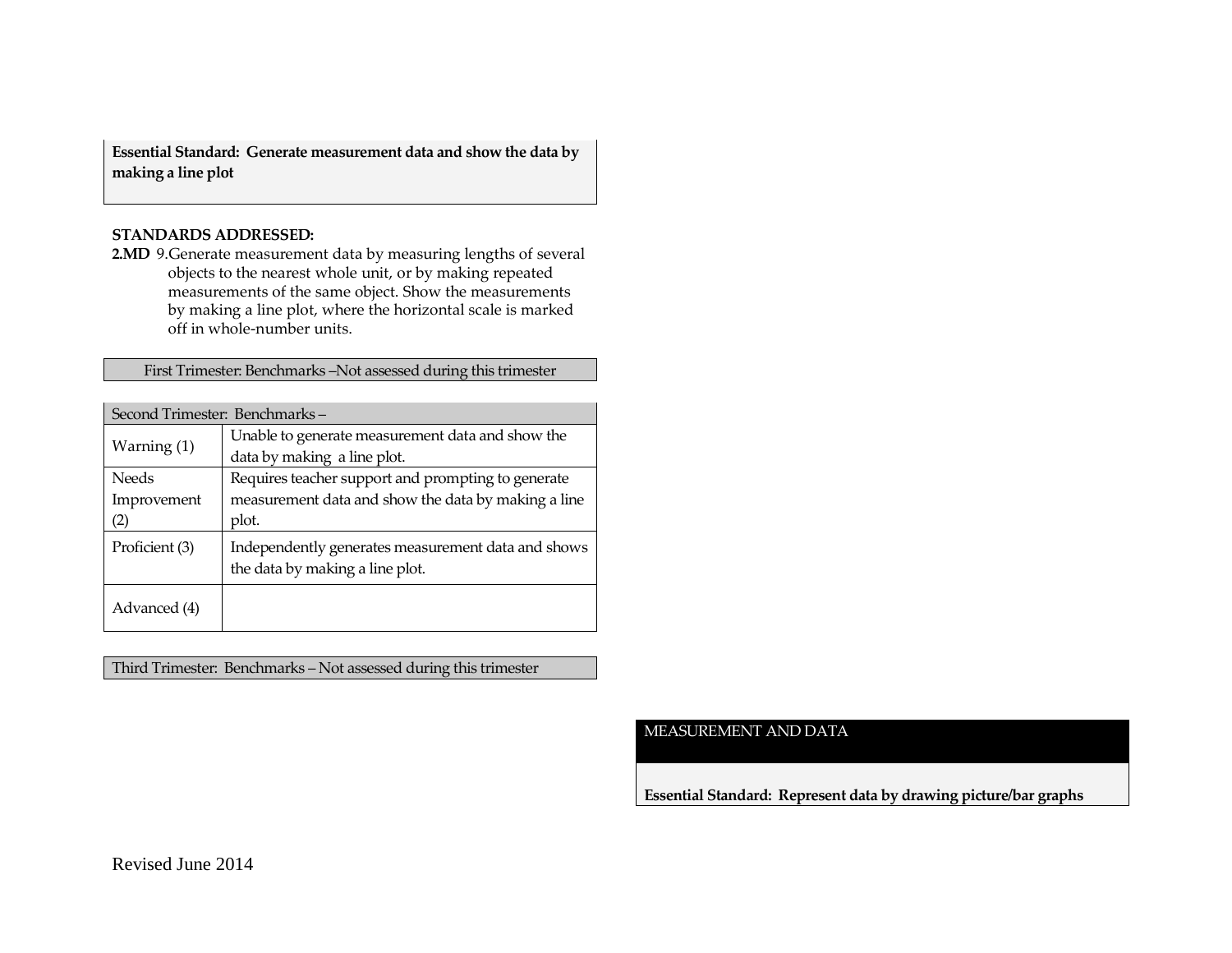**(with single unit scale) with up to four categories and solves problems based on interpreting bar graphs**

## **STANDARDS ADDRESSED:**

**2.MD 10**.Draw a picture graph and a bar graph (with single-unit scale) to represent a data set with up to four categories. Solve simple put-together, take-apart, and compare problems,<sup>4</sup> using information presented in a bar graph.

First Trimester: Benchmarks – Not assessed during this trimester

| Second Trimester: Benchmarks- |                                                     |  |
|-------------------------------|-----------------------------------------------------|--|
|                               | Little or no understanding of representing data in  |  |
| Warning $(1)$                 | pictographs and bar graphs and unable to interpret  |  |
|                               | data from bar graphs.                               |  |
| <b>Needs</b>                  | Requires teacher prompting and support to represent |  |
| Improvement                   | data in pictographs and bar graphs and solves       |  |
| $\left[ 2\right]$             | problems interpreting data from bar graphs.         |  |
|                               | Independently represents and solves problems        |  |
| Proficient (3)                | interpreting data from bar and picture graphs.      |  |
| Advanced (4)                  |                                                     |  |

Third Trimester: Benchmarks – Not assessed during this trimester

## **GEOMETRY**

**Essential Standard: Uses attributes of shapes to identify and draw** 

4 See Glossary, Table 1.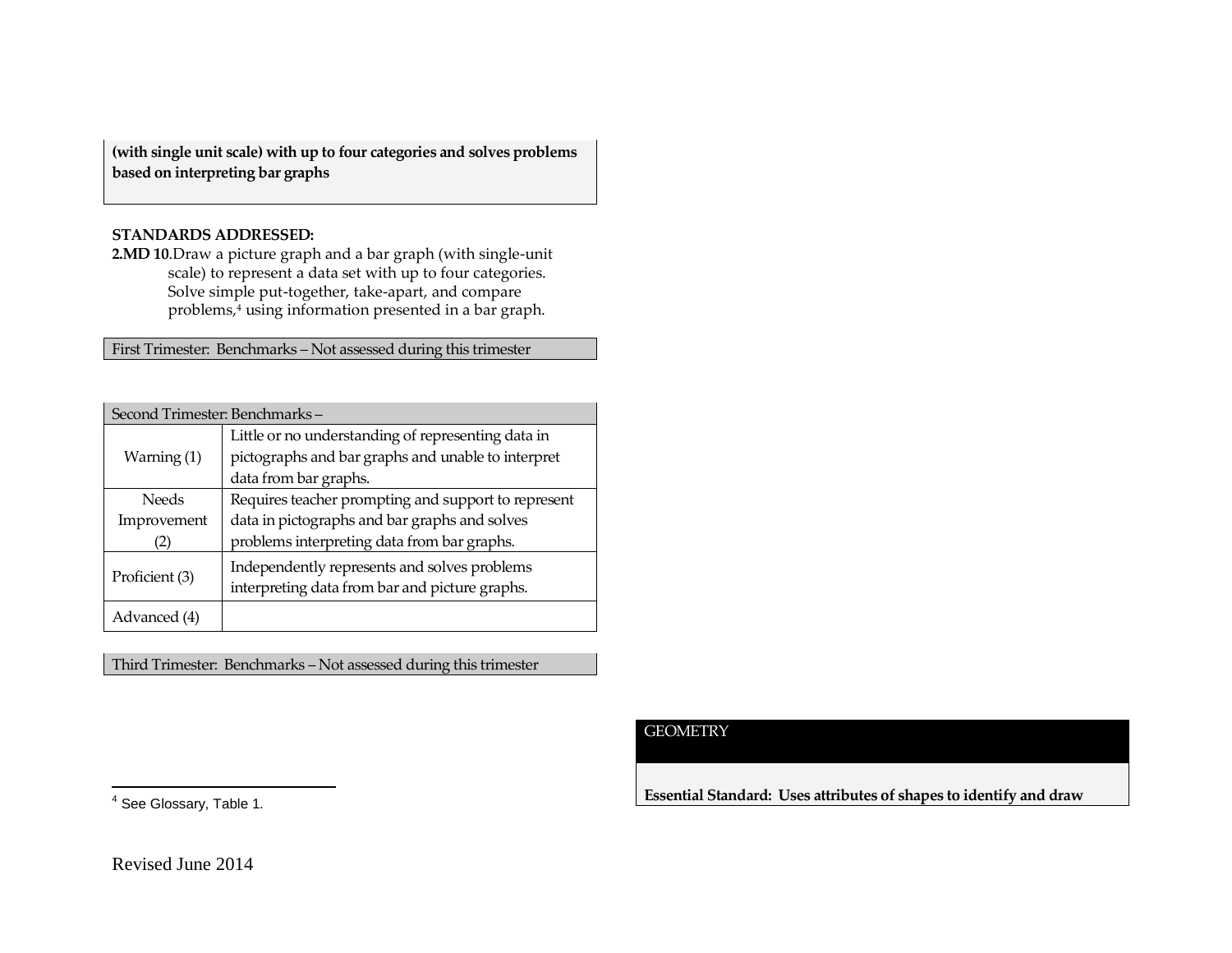**triangles, quadrilaterals, pentagons, hexagons and cubes**

Essential Knowledge Outcome*: Students understand, explain, and apply the properties and relationships among and between geometric figures to appreciate the importance of geometry in our world.*

## **STANDARDS ADDRESSED:**

**2.G1** Recognize and draw shapes having specified attributes, such as a given number of angles or a given number of equal faces.<sup>5</sup> Identify triangles, quadrilaterals, pentagons, hexagons, and cubes

First Trimester: Benchmarks –Not assessed

Second Trimester: Benchmarks – Not Assessed

| <b>Needs</b><br>Improvement<br>(2)                                                                                                                                          | Requires teacher prompting and support to identify<br>draw and describes the attributes (e.g. sides, angles,<br>number of equal faces) of triangles, quadrilaterals,<br>pentagons, hexagons and cubes.<br>Independently identifies draws and describes the<br>attributes (e.g. sides, angles, number of equal faces) of<br>triangles, quadrilaterals, pentagons, hexagons and<br>cubes. |  |
|-----------------------------------------------------------------------------------------------------------------------------------------------------------------------------|-----------------------------------------------------------------------------------------------------------------------------------------------------------------------------------------------------------------------------------------------------------------------------------------------------------------------------------------------------------------------------------------|--|
| Proficient (3)                                                                                                                                                              |                                                                                                                                                                                                                                                                                                                                                                                         |  |
| Identifies and describes attributes (sides, angles, family,<br>parallel sides) of the pentagon, hexagon and cube and<br>Advanced (4)<br>makes comparisons among the shapes. |                                                                                                                                                                                                                                                                                                                                                                                         |  |

| Third Trimester: Benchmarks- |                                                         |
|------------------------------|---------------------------------------------------------|
| Warning (1)                  | Little or no understanding of the attributes of shapes. |

<sup>&</sup>lt;u>s</u><br><sup>5</sup> Sizes are compared directly or visually, not compared by measuring.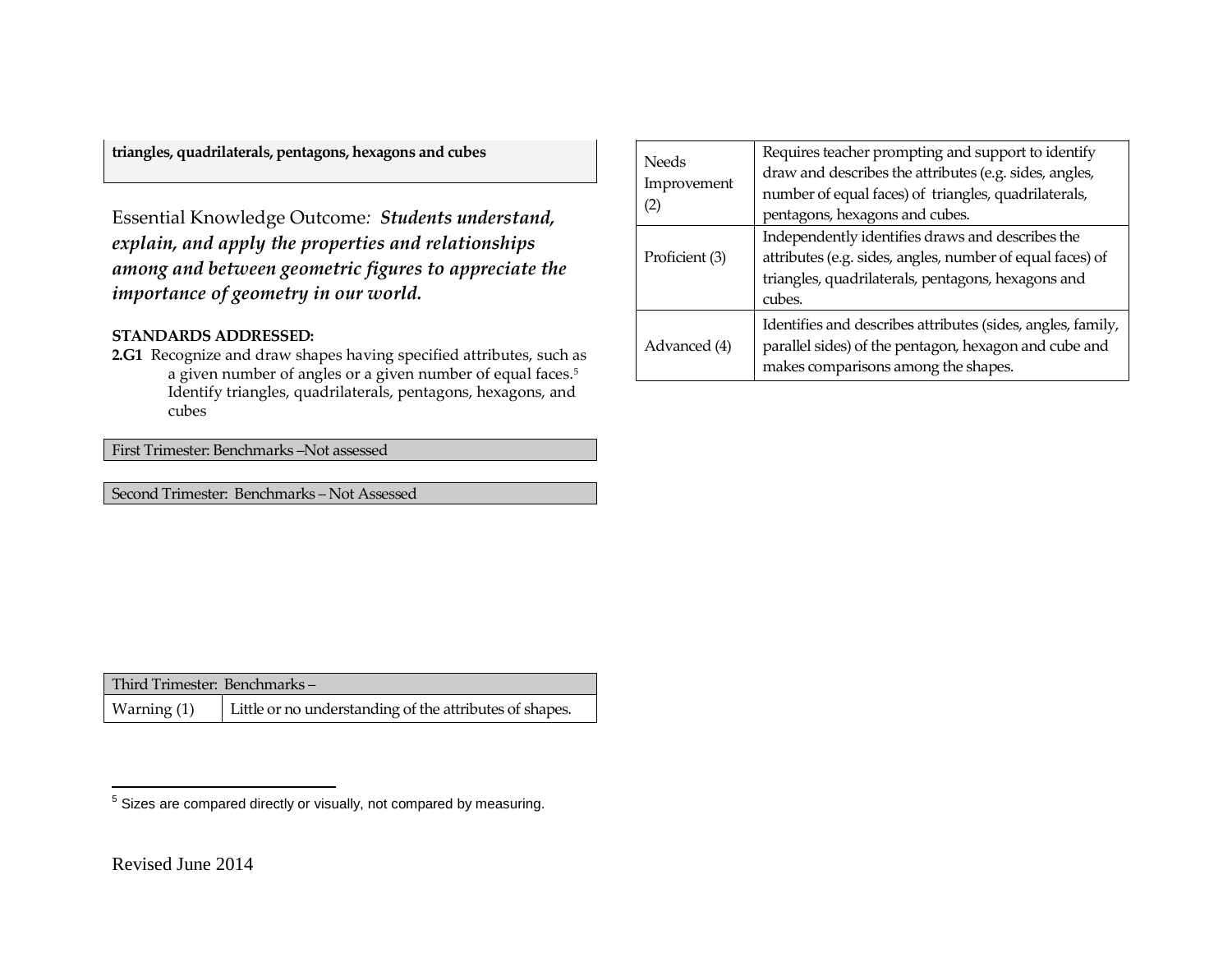## **GEOMETRY**

**Essential Standard: Partition rectangles into rows and columns of same size squares and find the total.**

#### **STANDARDS ADDRESSED:**

**2G.**2.Partition a rectangle into rows and columns of same-size squares and count to find the total number of them.

First Trimester: Benchmarks –Not assessed during this trimester

| Second Trimester: Benchmarks- |                                                       |
|-------------------------------|-------------------------------------------------------|
|                               | Little or no understanding of the concept of equal    |
| Warning (1)                   | shares and partitioning rectangles.                   |
| <b>Needs</b>                  | Requires teacher prompting and support to partition   |
| Improvement                   | rectangles into rows and columns of same size squares |
| (2)                           | and count to find the total number of them.           |
| Proficient (3)                | Independently partitions rectangles into rows and     |
|                               | columns of same size squares and counts to find the   |
|                               | total number of them.                                 |
| Advanced (4)                  |                                                       |

Third Trimester: Benchmarks – Not assessed during this trimester

## **GEOMETRY**

**Essential Standard: Partition shapes (circles, rectangles) into equal shares.**

#### **STANDARDS ADDRESSED:**

. 2.G.3. Partition circles and rectangles into two, three, or four equal shares, describe the shares using the words *halves*, *thirds*, *half of*, *a third of*, etc., and describe the whole as two halves, three thirds, four fourths. Recognize that equal shares of identical wholes need not have the same shape

First Trimester: Benchmarks –Not assessed during this trimester

Second Trimester: Benchmarks – Not assessed during this trimester

| Third Trimester: Benchmarks-      |                                                                                                                                       |
|-----------------------------------|---------------------------------------------------------------------------------------------------------------------------------------|
| Warning $(1)$                     | Little or no understanding of the concept of equal<br>shares and partitioning shapes into halves, thirds,<br>fourths.                 |
| <b>Needs</b><br>Improvement<br>2) | Requires teacher prompting and support to partition<br>shapes into equal shares of halves, thirds, fourths.                           |
| Proficient (3)                    | Independently partitions shapes into halves, thirds,<br>fourths and describes the whole as two halves, three<br>thirds, four fourths. |